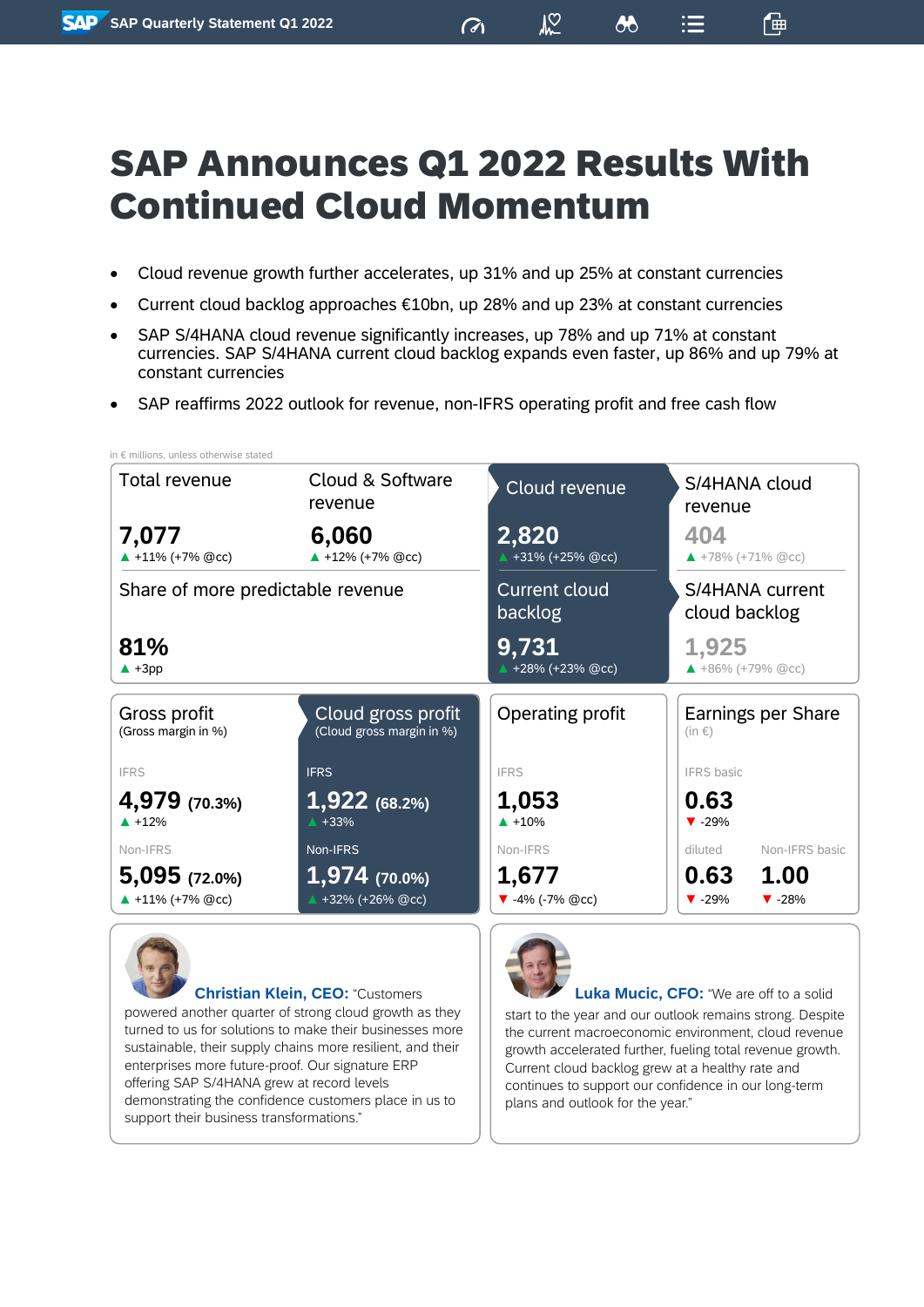**Walldorf, Germany – April 22, 2022.** SAP SE (NYSE: SAP) today announced its financial results for the first quarter ended March 31, 2022.

 $\sigma$ 

 $M<sup>o</sup>$ 

 $\boldsymbol{\delta\delta}$ 

 $\mathrel{\mathop:}=$ 

一

# Financial Performance

### **Group results at a glance – First Quarter 2022**

|                                               |         |         | <b>IFRS</b>   |         |         |               | Non-IFRS <sup>1</sup>            |
|-----------------------------------------------|---------|---------|---------------|---------|---------|---------------|----------------------------------|
| € million, unless otherwise stated            | Q1 2022 | Q1 2021 | $\Delta$ in % | Q1 2022 | Q1 2021 | $\Delta$ in % | $\Delta$ in %<br>const.<br>curr. |
| Cloud revenue                                 | 2,820   | 2,145   | 31            | 2,820   | 2,145   | 31            | 25                               |
| Software licenses                             | 317     | 483     | $-34$         | 317     | 483     | $-34$         | $-36$                            |
| Software support                              | 2,923   | 2,801   | 4             | 2,923   | 2,801   | 4             | 1                                |
| Software licenses and support revenue         | 3,240   | 3,283   | $-1$          | 3,240   | 3,283   | $-1$          | $-4$                             |
| Cloud and software revenue                    | 6,060   | 5,428   | 12            | 6,060   | 5,428   | 12            | 7                                |
| Total revenue                                 | 7,077   | 6,348   | 11            | 7,077   | 6,348   | 11            | $\overline{7}$                   |
| Share of more predictable revenue (in %)      | 81      | 78      | 3pp           | 81      | 78      | 3pp           |                                  |
| Operating profit (loss)                       | 1,053   | 960     | 10            | 1,677   | 1,738   | $-4$          | $-7$                             |
| Profit (loss) after tax                       | 632     | 1,070   | $-41$         | 1,166   | 1,720   | $-32$         |                                  |
| Earnings per share - Basic (in $\epsilon$ )   | 0.63    | 0.88    | $-29$         | 1.00    | 1.40    | $-28$         |                                  |
| Earnings per share - Diluted (in $\epsilon$ ) | 0.63    | 0.88    | $-29$         |         |         |               |                                  |
| Net cash flows from operating activities      | 2,482   | 3,085   | $-20$         |         |         |               |                                  |
| Free cash flow                                |         |         |               | 2,165   | 2,848   | $-24$         |                                  |
| Number of employees (FTE, March 31)           | 109,798 | 103,142 | 6             |         |         |               |                                  |

<sup>1</sup> For a breakdown of the individual adjustments see table "Non-IFRS Adjustments by Functional Areas" in this Quarterly Statement. Due to rounding, numbers may not add up precisely

#### **Cloud Performance**

|                                     |         | <b>IFRS</b>       |         |                   | Non-IFRS <sup>1</sup>                 |
|-------------------------------------|---------|-------------------|---------|-------------------|---------------------------------------|
| € millions, unless otherwise stated | Q1 2022 | $\Delta$ in %     | Q1 2022 | $\Delta$ in %     | $\Delta$ in %<br>constant<br>currency |
| <b>Current Cloud Backlog</b>        |         |                   |         |                   |                                       |
| SAP S/4HANA <sup>2</sup>            |         |                   | 1,925   | 86                | 79                                    |
| Total <sup>2</sup>                  |         |                   | 9,731   | 28                | 23                                    |
| <b>Cloud Revenue</b>                |         |                   |         |                   |                                       |
| SaaS/PaaS                           | 2,585   | 34                | 2,585   | 34                | 28                                    |
| SaaS/PaaS - Intelligent Spend       | 808     | 23                | 808     | 23                | 16                                    |
| SaaS/PaaS - Other                   | 1,776   | 40                | 1,776   | 40                | 34                                    |
| laaS                                | 235     | 10                | 235     | 10                | 5                                     |
| <b>Total</b>                        | 2,820   | 31                | 2,820   | 31                | 25                                    |
| thereof SAP S/4HANA                 | 404     | 78                | 404     | 78                | 71                                    |
| thereof Qualtrics                   | 269     | 69                | 269     | 69                | 58                                    |
| <b>Cloud gross profit</b>           |         |                   |         |                   |                                       |
| SaaS/PaaS                           | 1,858   | 36                | 1,909   | 34                | 28                                    |
| SaaS/PaaS - Intelligent Spend       | 652     | 27                | 653     | 27                | 20                                    |
| SaaS/PaaS - Other                   | 1,206   | 41                | 1,257   | 39                | 33                                    |
| laaS                                | 63      | $-9$              | 65      | $-9$              | $-7$                                  |
| <b>Total</b>                        | 1,922   | 33                | 1,974   | 32                | 26                                    |
| thereof Qualtrics                   | 207     | 70                | 241     | 64                | 53                                    |
| Cloud gross margin (in %)           |         |                   |         |                   |                                       |
| SaaS/PaaS (in %)                    | 71.9    | 0.9 <sub>pp</sub> | 73.9    | 0.3 <sub>pp</sub> | 0.2pp                                 |
| SaaS/PaaS - Intelligent Spend       | 80.7    | 2.5 <sub>pp</sub> | 80.7    | 2.4 <sub>pp</sub> | 2.2pp                                 |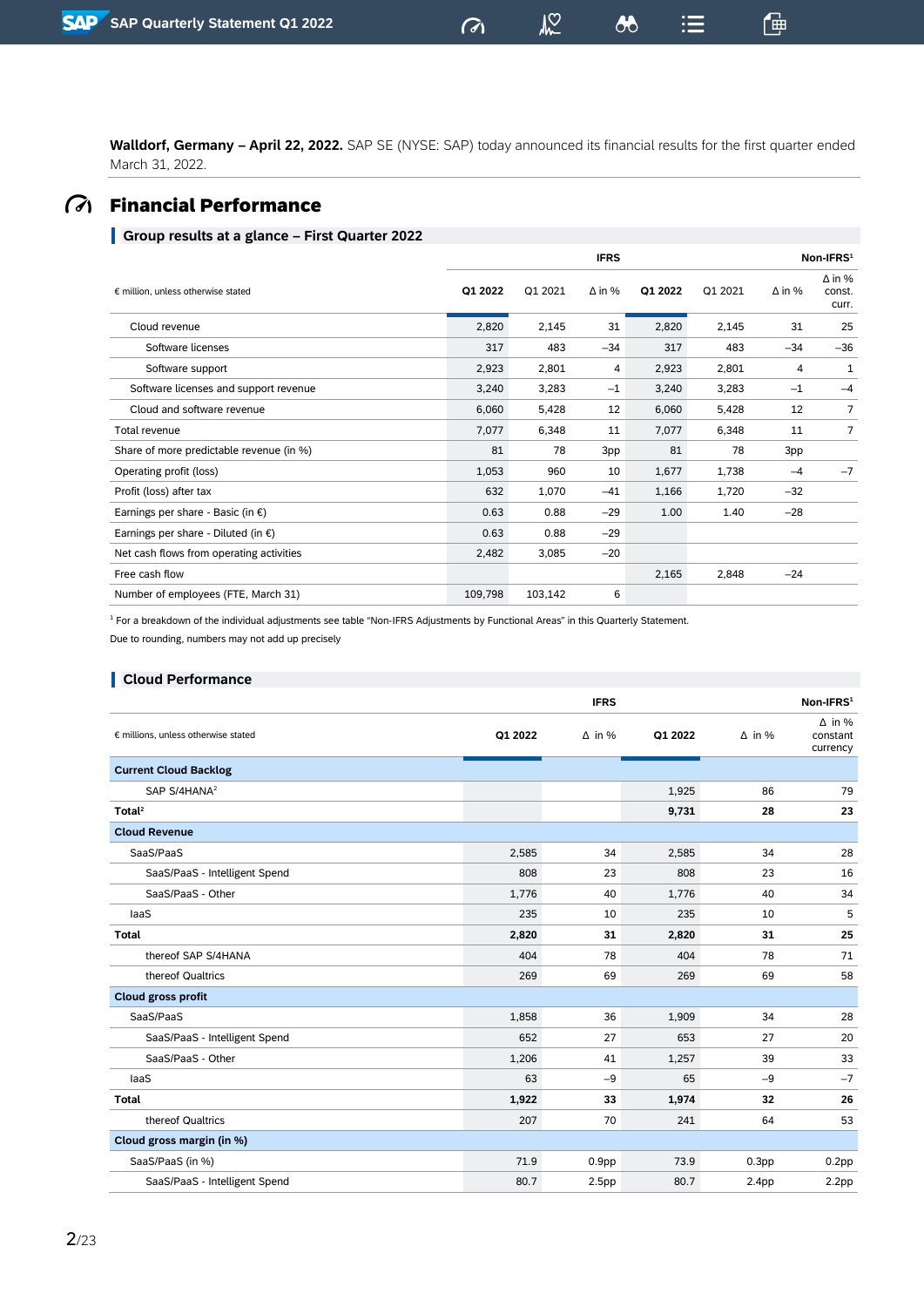$\mathcal{V}_{\infty}$ 

「曲

| SaaS/PaaS - Other | 67.9 | 0.6 <sub>pp</sub> | 70.7 | $-0.3$ pp         | $-0.4$ pp |
|-------------------|------|-------------------|------|-------------------|-----------|
| laaS (in $%$ )    | 26.9 | $-5.6$ pp         | 27.6 | $-5.7$ pp         | $-3.8pp$  |
| Total             | 68.2 | 1.0 <sub>pp</sub> | 70.0 | 0.5 <sub>pp</sub> | 0.5pp     |
| thereof Qualtrics | 76.9 | 0.4 <sub>pp</sub> | 89.6 | $-2.6$ pp         | $-2.7$ pp |

<sup>1</sup> For a breakdown of the individual adjustments see table "Non-IFRS Adjustments by Functional Areas" in this Quarterly Statement.

<sup>2</sup> As this is an order entry metric, there is no IFRS equivalent.

Due to rounding, numbers may not add up precisely

The Q1 2022 results were also impacted by other effects. For details, please refer to the disclosures on page 22 of this document.

### **Impact of War in Ukraine**

In the first quarter, SAP's business was impacted by the war in Ukraine. At the beginning of March, SAP stopped all new sales in Russia and Belarus. In addition, SAP started to shut down its cloud operations and intends to stop the support and maintenance of its on-premise products in Russia. Current cloud backlog was lowered by approximately €60 million due to the termination of existing cloud engagements, and operating profit by approximately €70 million due to reduced onpremise revenues, accelerated depreciation of data center assets and capitalized sales commissions.

For the fiscal year, we expect a total negative revenue impact of approximately €300 million from lack of new business and discontinuation of existing business, in particular software and support and services. For non-IFRS operating profit we expect an impact of approximately €350 million from the revenue gaps mentioned above and other expense items.

In addition to the above, the company expects to incur restructuring expenses of approximately €80-100 million for the fiscal year which will not affect non-IFRS results.

Despite these headwinds, the cloud performance allows SAP to reaffirm its cloud revenue, cloud and software revenue as well as non-IFRS operating profit and free cash flow outlook. The reiteration of the non-IFRS operating profit outlook reflects the benefits of a continued strong cloud revenue growth, operational discipline and portfolio streamlining measures.

Other impacts due to this rapidly evolving situation are currently unknown and could potentially subject our business to materially adverse consequences should the situation escalate beyond its current scope.

### **Financial Highlights**

Current cloud backlog was up 28% to €9.73 billion and up 23% at constant currencies. The war in Ukraine reduced current cloud backlog growth at constant currencies by 0.8 percentage points.

Supported by double-digit growth across the solution portfolio, cloud revenue growth continued to accelerate for the fourth consecutive quarter and was up 31% to €2.82 billion, up 25% at constant currencies.

Amidst continuing investments into our next generation cloud delivery program our cloud gross margin was up 1.0 percentage points year over year to 68.2% (IFRS) and up 0.5 percentage points year over year to 70.0% (non-IFRS). Revenue growth, alongside cloud gross margin expansion, drove strong cloud gross profit growth of 33% (IFRS), 32% (non-IFRS) and 26% (non-IFRS at constant currencies).

IFRS operating profit increased 10% to €1.05 billion, primarily driven by lower restructuring expenses. Non-IFRS operating profit decreased 4% to €1.68 billion and decreased 7% at constant currencies. This decrease against a very strong prior year comparable was mainly driven by expenses related to the war in Ukraine, as well as accelerated investments into research & development and sales & marketing to capture current and future growth opportunities.

IFRS earnings per share (basic and diluted) decreased 29% to €0.63 and non-IFRS earnings per share (basic) decreased 28% to €1.00. The year over year decline of earnings per share reflects a contribution to financial income by Sapphire Ventures that was lower than over the same period last year based on current market conditions.

Free cash flow was down 24% to €2.16 billion, mainly attributable to the development of profitability in the quarter and impacts from working capital due to SAP's continuous move to the cloud, and lower software licenses sales in the fourth quarter 2021. The ongoing business transformation provides more balance of cash inflows throughout the year, and we are reiterating our full year free cash flow outlook.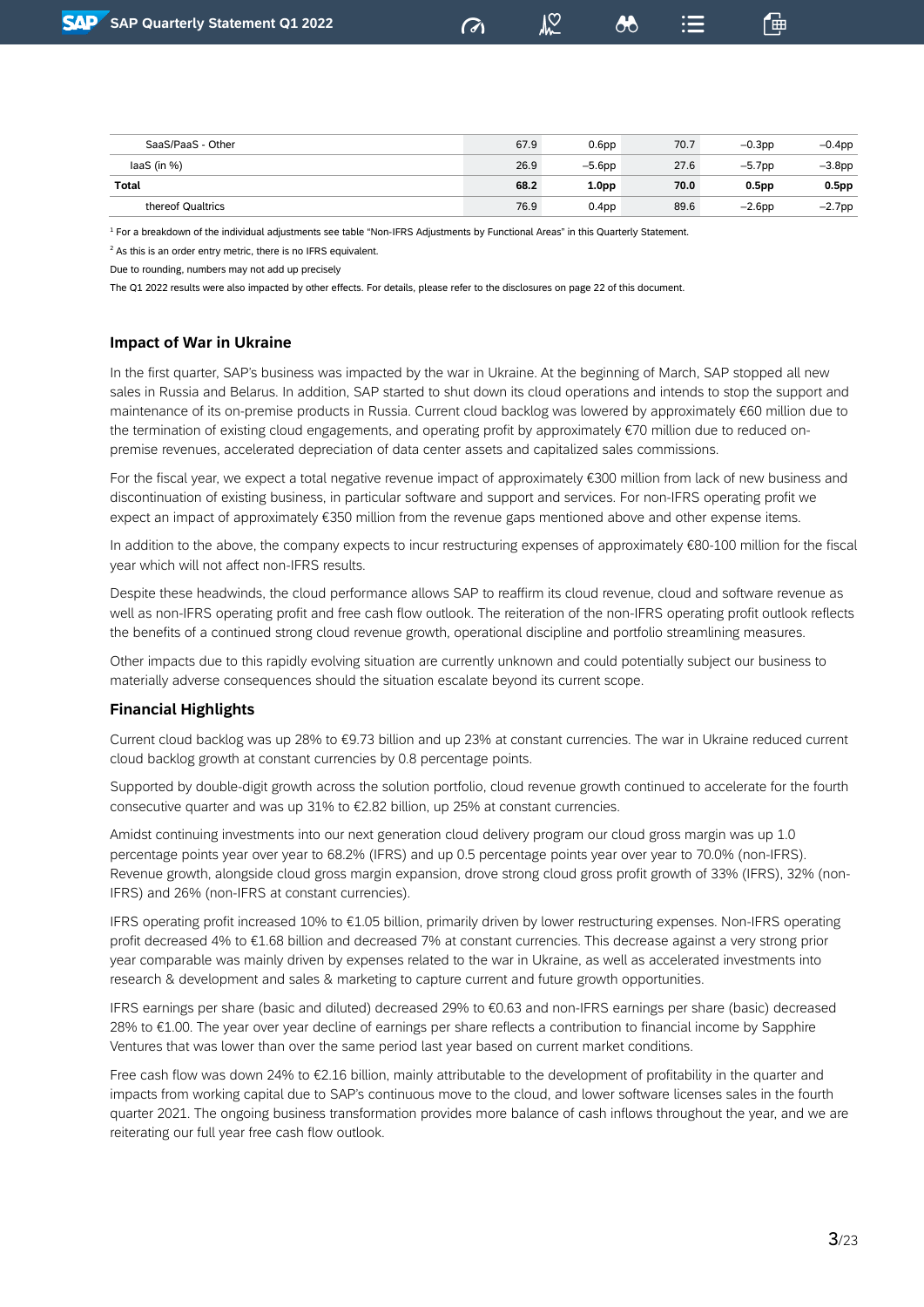On January 13, SAP announced a new share repurchase program to support the transition of SAP's share-based compensation programs to equity settlement. By March 31, SAP had repurchased 5,680,250 shares at an average price of €102.26 with a purchased value of approximately €581 million.

 $\sigma$ 

 $\sqrt{2}$ 

86

偘

#### $\sqrt{2}$ Business Highlights

More than 500 customers chose SAP S/4HANA in the quarter, taking total adoption to more than 19,300 customers, up 18% year over year, of which more than 13,900 are live. In the first quarter, more than 60% of the additional SAP S/4HANA customers were net new.

In the first quarter, customers around the globe chose "RISE with SAP" including Accenture, Canon Production Printing, Citizen Watch Company, Daimler Truck AG, Grupo Estrella Blanca, Exide Industries Limited, NEC Corporation, Ooredoo Group, Qinqin Food, Rising Auto, TELUS, Tramontina, and Wipro Limited. Key customer wins across SAP's solution portfolio included: Air France-KLM, FEMSA, Heineken, L'Oréal, Merck KGaA, MLP, Nippon Telephone and Telegraph Corporation, NHS Shared Business Services, PetSmart, Pick n Pay, Salling Group, Schaeffler, and Swellfun. Further, PT United Tractors, Schwarz Produktion and Vodafone New Zealand all went live on SAP solutions in the first quarter.

Microsoft announced it would become the first public cloud provider to adopt "RISE with SAP" and SAP S/4HANA to transform its own SAP ERP deployment. Adopting these solutions will enable Microsoft to deploy new technologies faster and establish best practices that benefit our joint customers.

SAP's cloud revenue performance for the quarter was excellent across all regions. The United States and Germany had an outstanding cloud revenue performance while Japan, China, Brazil, Canada, Switzerland, France, and the UK were particularly strong.

SAP proposed a dividend of €2.45 per share for fiscal year 2021 representing a year-over-year increase of approximately 32%. This amount includes a special dividend of €0.50 to celebrate SAP's 50th anniversary. The dividend is subject to shareholder approval at the upcoming AGM scheduled for May 18, 2022.

On March 9, SAP announced that it had completed the [acquisition](https://news.sap.com/2022/01/sap-to-acquire-taulia/) of a majority stake of Taulia, a leading provider of working capital management solutions. Taulia further expands SAP's Business Network and strengthens SAP's solutions for the CFO office by providing working capital management cloud solutions.

On March 22, SAP and global strategic consultancy BCG announced a partnership to help companies transform their business models, become sustainable enterprises, and gain the data transparency they need to embed sustainability into their core business. The partnership combines SAP's strength as the leading enterprise software company with BCG's proven expertise in advising clients on their sustainability transformation strategies. The SAP and BCG sustainability transformation offering is in pilot phase, with an expected broader launch in the third quarter of 2022.

On March 28, SAP announced that the SAP Signavio brand will represent our portfolio of Business Process Management solutions. SAP also announced general availability of the SAP Signavio Journey to Process Analytics. The new offering correlates experience data from Qualtrics user surveys with operational data from underlying IT systems, giving companies the ability to understand how best to optimize their end-to-end business processes for both operational excellence and customer experience.

### Segment Results at a Glance

At the beginning of 2022, the Services segment was integrated into the former Applications, Technology & Support segment which was re-named to Applications, Technology & Services.

Therefore, SAP now has two reportable segments: the Applications, Technology & Services segment and the Qualtrics segment.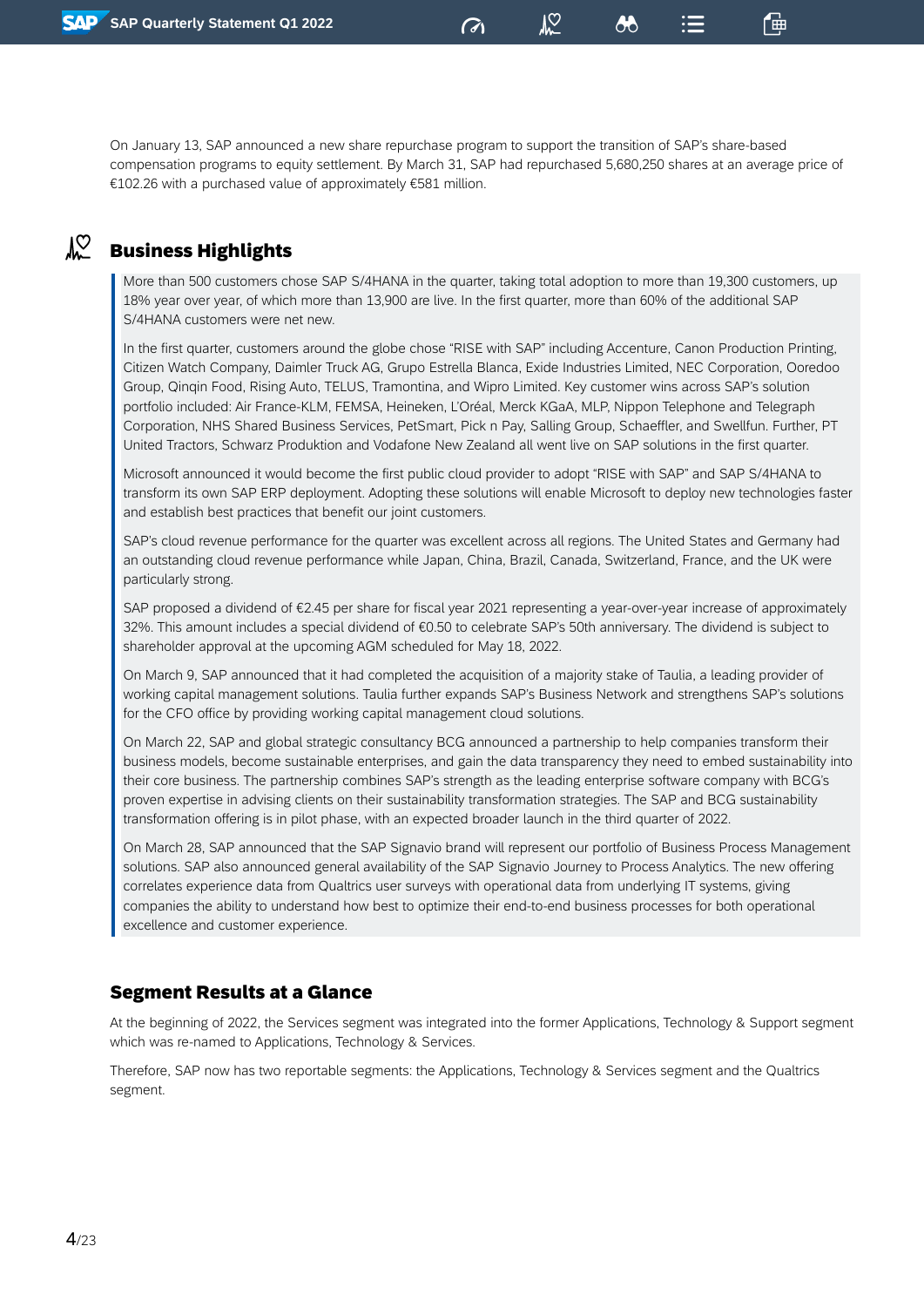### **Segment Performance First Quarter 2022**

|                                                           | Applications, Technology & Services <sup>1</sup> | <b>Qualtrics</b>  |                               |                    |               |                               |
|-----------------------------------------------------------|--------------------------------------------------|-------------------|-------------------------------|--------------------|---------------|-------------------------------|
| $\epsilon$ million, unless otherwise stated<br>(Non-IFRS) | Actual<br>Currency                               | $\Delta$ in %     | $\Delta$ in %<br>const. curr. | Actual<br>Currency | $\Delta$ in % | $\Delta$ in %<br>const. curr. |
| Cloud revenue                                             | 2,495                                            | 28                | 22                            | 269                | 69            | 58                            |
| Segment revenue                                           | 6,695                                            | 10                | 6                             | 320                | 58            | 48                            |
| Segment profit (loss)                                     | 2.168                                            | $-4$              | $-7$                          | 10                 | $-22$         | $-12$                         |
| Cloud gross margin (in %)                                 | 67.8                                             | 0.1 <sub>pp</sub> | 0.2 <sub>pp</sub>             | 89.6               | $-2.6$ pp     | $-2.7$ pp                     |
| Segment margin (in %)                                     | 32.4                                             | –4.5pp            | $-4.6$ pp                     | 3.1                | $-3.2$ pp     | $-2.5$ pp                     |

 $\sigma$ 

 $\mathcal{V}_{\infty}$ 

ුදු

「曲

 $1$  Segment information for comparative prior periods were restated to conform with the new segment composition.

SAP's two reportable segments showed the following performance:

#### **Applications, Technology & Services (AT&S)**

Segment revenue in AT&S was up 10% to €6.70 billion year over year, up 6% at constant currencies. Segment performance was driven by strong double-digit cloud revenue growth in SAP S/4HANA as well as Business Technology Platform. Software licenses revenue decreased due to the shift to the cloud as more customers are adopting our 'RISE with SAP' offering. Segment support revenue was up 4% to €2.92 billion year over year and up 1% at constant currencies.

#### **Qualtrics**

Qualtrics segment revenue was up 58% to €320 million year over year, up 48% at constant currencies. The continued strong growth was driven by robust renewal rates and expansions. Australian Taxation Office, Chipotle, EY, Google Cloud, Grubhub, Hyundai Motor Asia Pacific, Kroger, Microsoft, National Australia Bank, Royal Mail Group, and Shiseido Company, among others, selected Qualtrics Experience Management Solutions.

### Business Outlook 2022

SAP is executing on its cloud-led strategy, which is driving accelerating cloud growth through both new business and cloud adoption by existing customers. The pace and scale of SAP's cloud momentum places the Company well on track towards its mid-term ambition.

For 2022, SAP now expects:

- €11.55 11.85 billion cloud revenue at constant currencies (2021: €9.42 billion), up 23% to 26% at constant currencies.
- €25.0 25.5 billion cloud and software revenue at constant currencies (2021: €24.08 billion), up 4% to 6% at constant currencies.
- €7.8 8.25 billion non-IFRS operating profit at constant currencies (2021: €8.23 billion), flat to down 5% at constant currencies.
- The share of more predictable revenue (defined as the total of cloud revenue and software support revenue) is expected to reach approximately 78% (2021: 75%).
- Free cash flow above €4.5 billion (2021: €5.01 billion).
- SAP now expects a full-year 2022 effective tax rate (IFRS) of 28.0% to 32.0% (previously: 25.0% to 28.0%) and an effective tax rate (non-IFRS) of 23.0% to 27.0% (previously: 22.0% to 25.0%). The increase of the effective tax rate outlook mainly reflects an updated projection of the 2022 financial income contribution of Sapphire Ventures in light of current market conditions.

While SAP's full-year 2022 business outlook is at constant currencies, actual currency reported figures are expected to be impacted by currency exchange rate fluctuations as the Company progresses through the year. See the table below for the Q2 and FY 2022 expected currency impacts.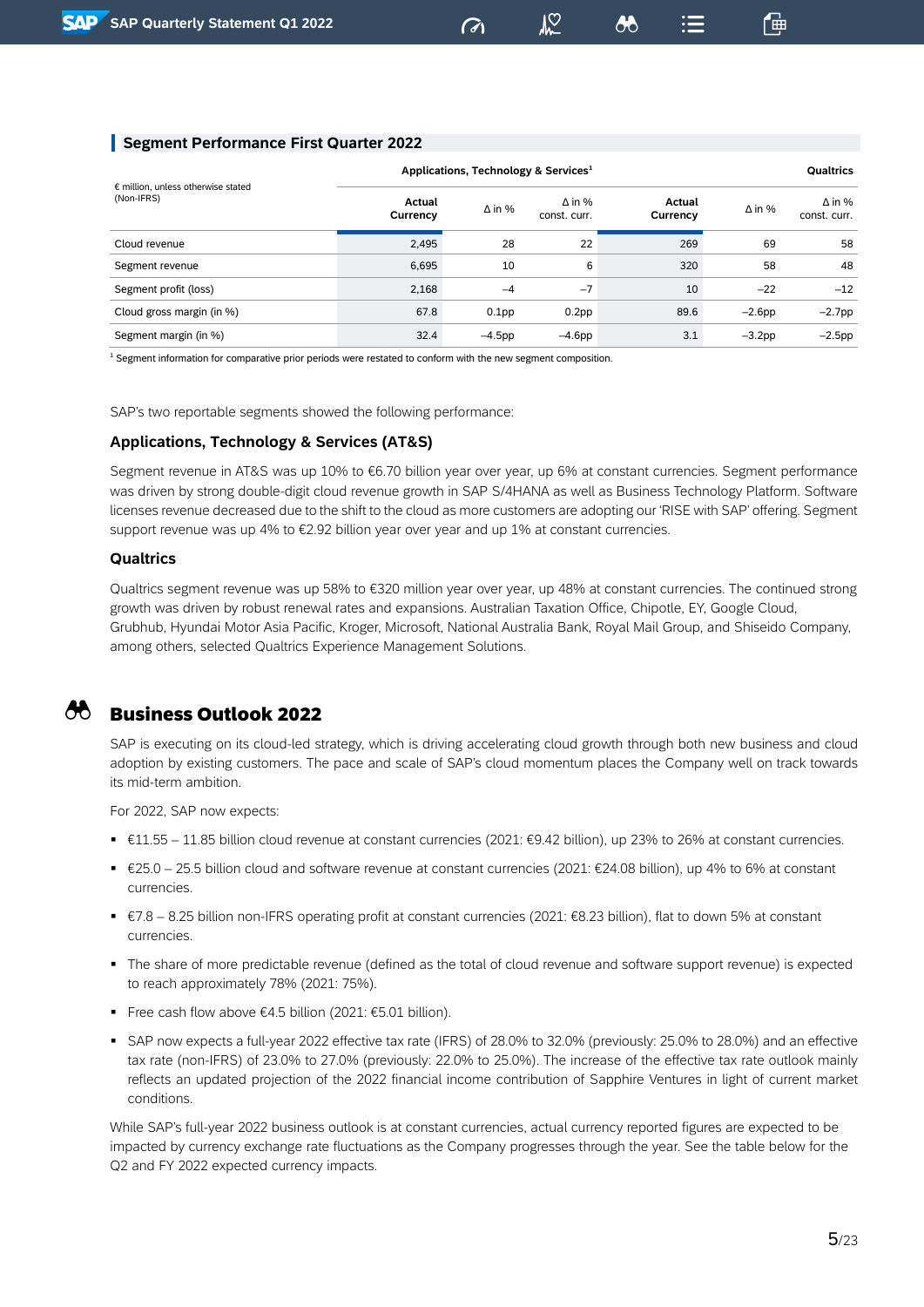### **Expected Currency Impact Assuming March 2022 Rates Apply for the Rest of the Year**

| In percentage points               | Q2 2022            | FY 2022            |
|------------------------------------|--------------------|--------------------|
| Cloud revenue growth               | +7pp to +9pp       | $+5$ pp to $+7$ pp |
| Cloud and software revenue growth  | $+4$ pp to $+6$ pp | $+3$ pp to $+5$ pp |
| Operating profit growth (non-IFRS) | $+4$ pp to $+6$ pp | $+3$ pp to $+5$ pp |

 $\sigma$ 

 $24$ 

 $\delta b$ 

這

一

### **Ambition for Non-Financial Performance**

In 2022, SAP continues to expect:

- a Customer Net Promoter Score of 11 to 15 (2021: 10)
- an Employee Engagement Index in a range of 84% to 86% (2021: 83%)
- Net carbon emissions of 70 kt (2021: 110 kt)

### **Ambition 2025**

SAP confidently reiterates its mid-term ambition published in its Q3 2020 Quarterly Statement.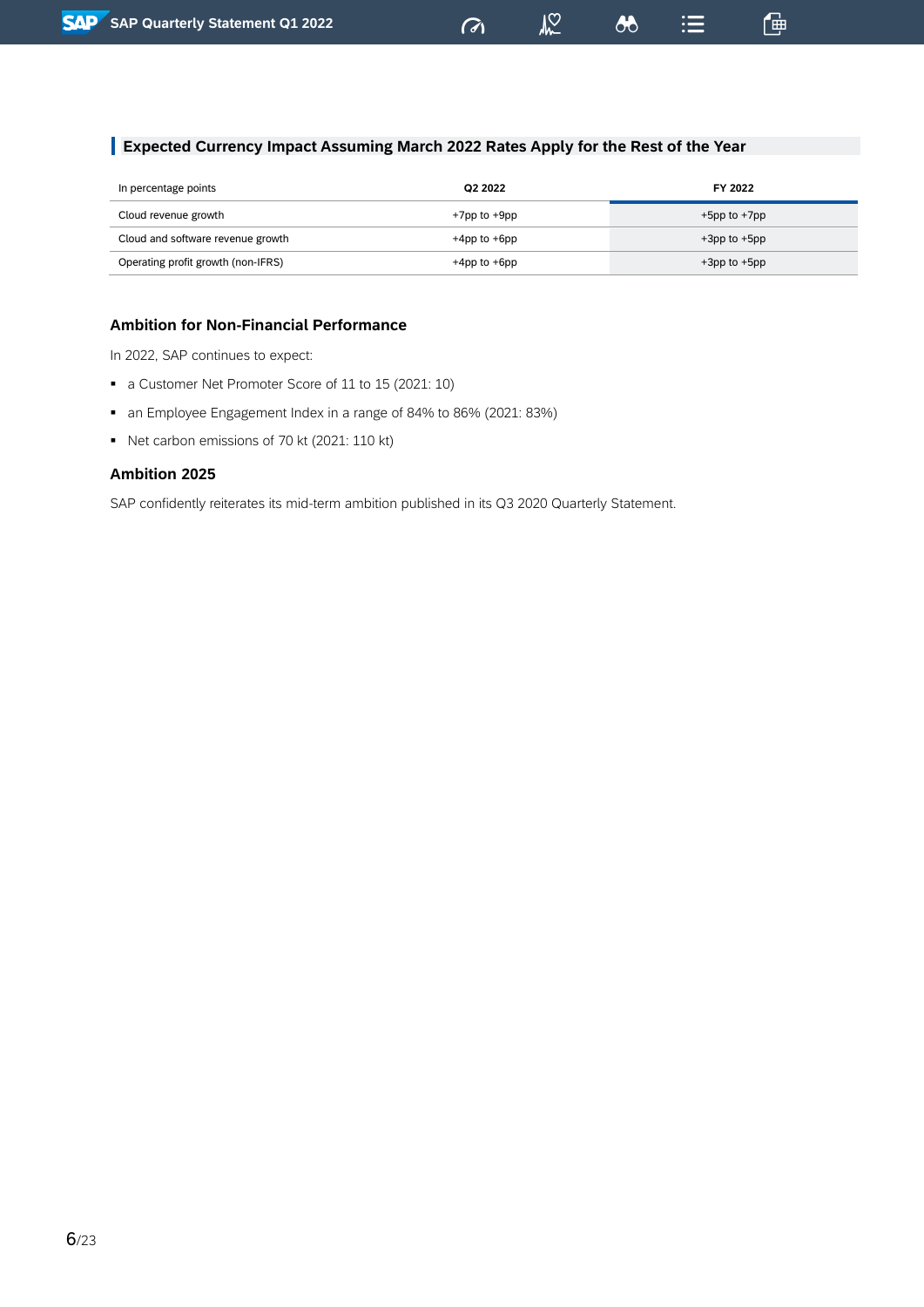「曲

# $\mathbf{H} = \mathbf{A}$ dditional Information

This press release and all information therein is preliminary and unaudited.

### SAP Performance Measures

For more information about our key growth metrics and performance measures, their calculation, their usefulness, and their limitation, please refer to the following document on our Investor Relations website: SAP [Performance](https://www.sap.com/docs/download/investors/2021/sap-2021-q4-performance-measures.pdf) Measures.

### Webcast

SAP senior management will host a financial analyst conference call on Friday, April 22<sup>nd</sup> at 2:00 PM (CET) / 1:00 PM (GMT) / 8:00 AM (Eastern) / 5:00 AM (Pacific). The conference will be webcast live on the Company's website at [www.sap.com/investor](http://www.sap.com/investor) and will be available for replay. Supplementary financial information pertaining to the first quarter can be found at [www.sap.com/investor](http://www.sap.com/investor).

### Financial Analyst and Investor Conference

SAP will hold a financial analyst event on Wednesday, May 11<sup>th</sup>, in conjunction with its annual SAP Sapphire conference kicking off on May 10<sup>th</sup>.

### About SAP

SAP's strategy is to help every business run as an intelligent enterprise. As a market leader in enterprise application software, we help companies of all sizes and in all industries run at their best: SAP customers generate 87% of total global commerce. Our machine learning, Internet of Things (IoT), and advanced analytics technologies help turn customers' businesses into intelligent enterprises. SAP helps give people and organizations deep business insight and fosters collaboration that helps them stay ahead of their competition. We simplify technology for companies so they can consume our software the way they want – without disruption. Our end-to-end suite of applications and services enables business and public customers across 25 industries globally to operate profitably, adapt continuously, and make a difference. With a global network of customers, partners, employees, and thought leaders, SAP helps the world run better and improve people's lives. For more information, visit www.sap.com.

### **For more information, financial community only:**

| Anthony Coletta                                           | +49 (6227) 7-60437 | investor@sap.com, CET         |
|-----------------------------------------------------------|--------------------|-------------------------------|
| Follow SAP Investor Relations on Twitter at @sapinvestor. |                    |                               |
| For more information, press only:                         |                    |                               |
| Joellen Perry                                             | $+1(650)$ 445-6780 | joellen.perry@sap.com, PT     |
| Daniel Reinhardt                                          | +49 (6227) 7-40201 | daniel.reinhardt@sap.com, CET |
|                                                           |                    |                               |

#### **For customers interested in learning more about SAP products:**

| Global Customer Center: | +49 180 534-34-24                   |
|-------------------------|-------------------------------------|
| United States Only:     | +1 (800) 872-1SAP (+1-800-872-1727) |

#### **Note to editors:**

To preview and download broadcast-standard stock footage and press photos digitally, please visit www.sap.com/photos. On this platform, you can find high resolution material for your media channels. To view video stories on diverse topics, visit www.sap-tv.com. From this site, you can embed videos into your own Web pages, share video via email links, and subscribe to RSS feeds from SAP TV.

© 2022 SAP SE. All rights reserved.

SAP and other SAP products and services mentioned herein as well as their respective logos are trademarks or registered trademarks of SAP SE in Germany and other countries. Please see https://www.sap.com/copyright for additional information.

This document contains forward-looking statements, which are predictions, projections, or other statements about future events. These statements are based on current expectations, forecasts, and assumptions that are subject to risks and uncertainties that could cause actual results and outcomes to materially differ. Additional information regarding these risks and uncertainties may be found in our filings with the Securities and Exchange Commission, including but not limited to the risk factors section of SAP's 2021 Annual Report on Form 20-F.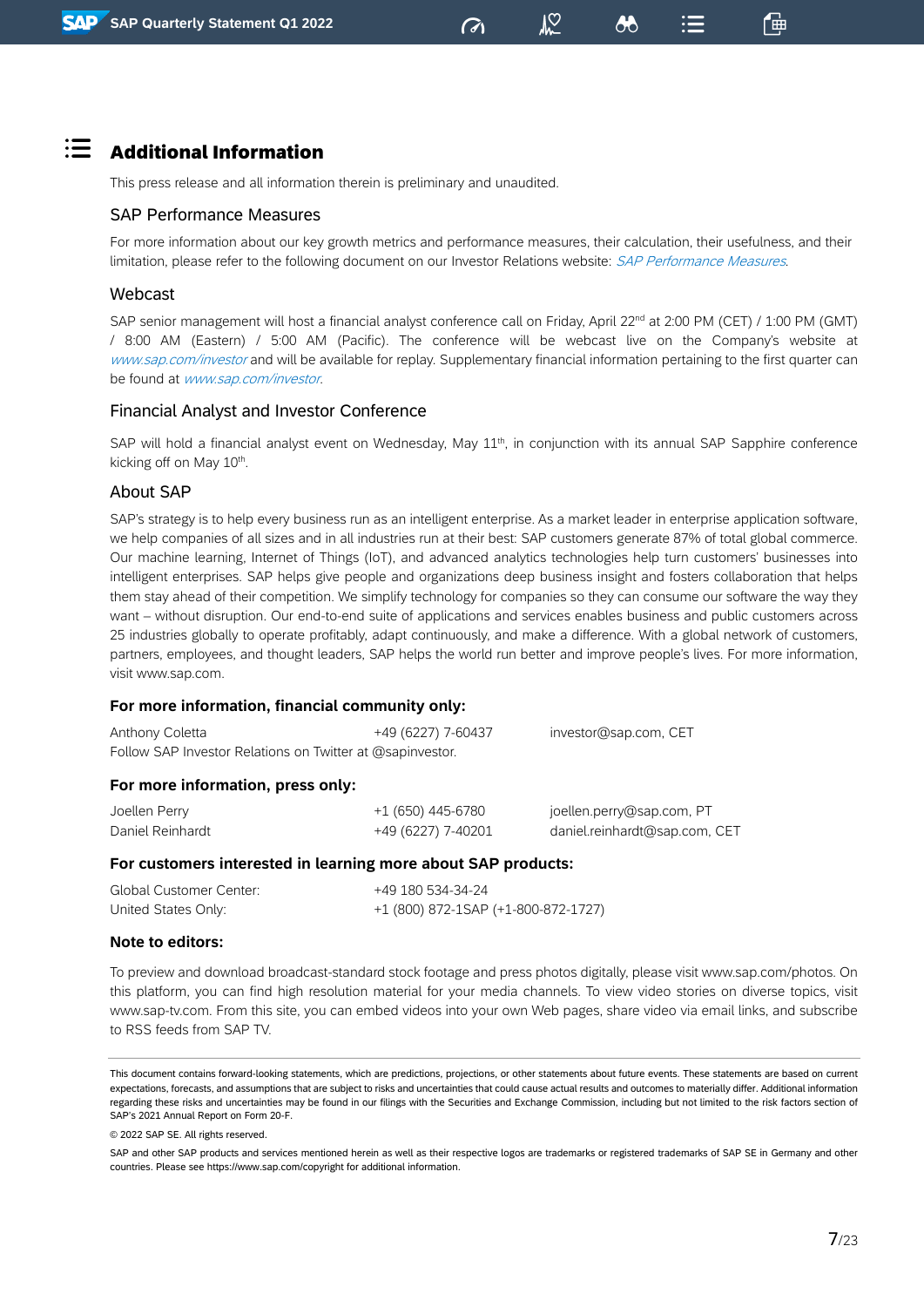$\frac{1}{2}$ 

 $\equiv$ 

 $\delta$ 

僵

# Contents

|                | Financial and Non-Financial Key Facts (IFRS and Non-IFRS) | 9  |
|----------------|-----------------------------------------------------------|----|
|                | <b>Primary Financial Statements of SAP Group (IFRS)</b>   | 11 |
| (A)            | <b>Consolidated Income Statements</b>                     | 11 |
| (B)            | <b>Consolidated Statements of Financial Position</b>      | 12 |
| (C)            | <b>Consolidated Statements of Cash Flows</b>              | 13 |
|                | <b>Non-IFRS Numbers</b>                                   | 14 |
| (D)            | Basis of Non-IFRS Presentation                            | 14 |
| (E)            | Reconciliation from Non-IFRS Numbers to IFRS Numbers      | 15 |
| (F)            | Non-IFRS Adjustments - Actuals and Estimates              | 16 |
| (G)            | Non-IFRS Adjustments by Functional Areas                  | 16 |
|                | <b>Disaggregations</b>                                    | 17 |
| (H)            | <b>Segment Reporting</b>                                  | 17 |
| (1)            | Reconciliation of Cloud Revenues and Margins              | 19 |
| $(\mathsf{U})$ | Revenue by Region (IFRS and Non-IFRS)                     | 20 |
| (K)            | Employees by Region and Functional Areas                  | 21 |
|                | <b>Other Disclosures</b>                                  | 22 |
| (L)            | Financial Income, Net                                     | 22 |
| (M)            | <b>Business Combinations</b>                              | 22 |
| (N)            | Share Buyback                                             | 22 |
| (0)            | Share Based Payments                                      | 22 |
| (P)            | Income Tax Related Litigation                             | 22 |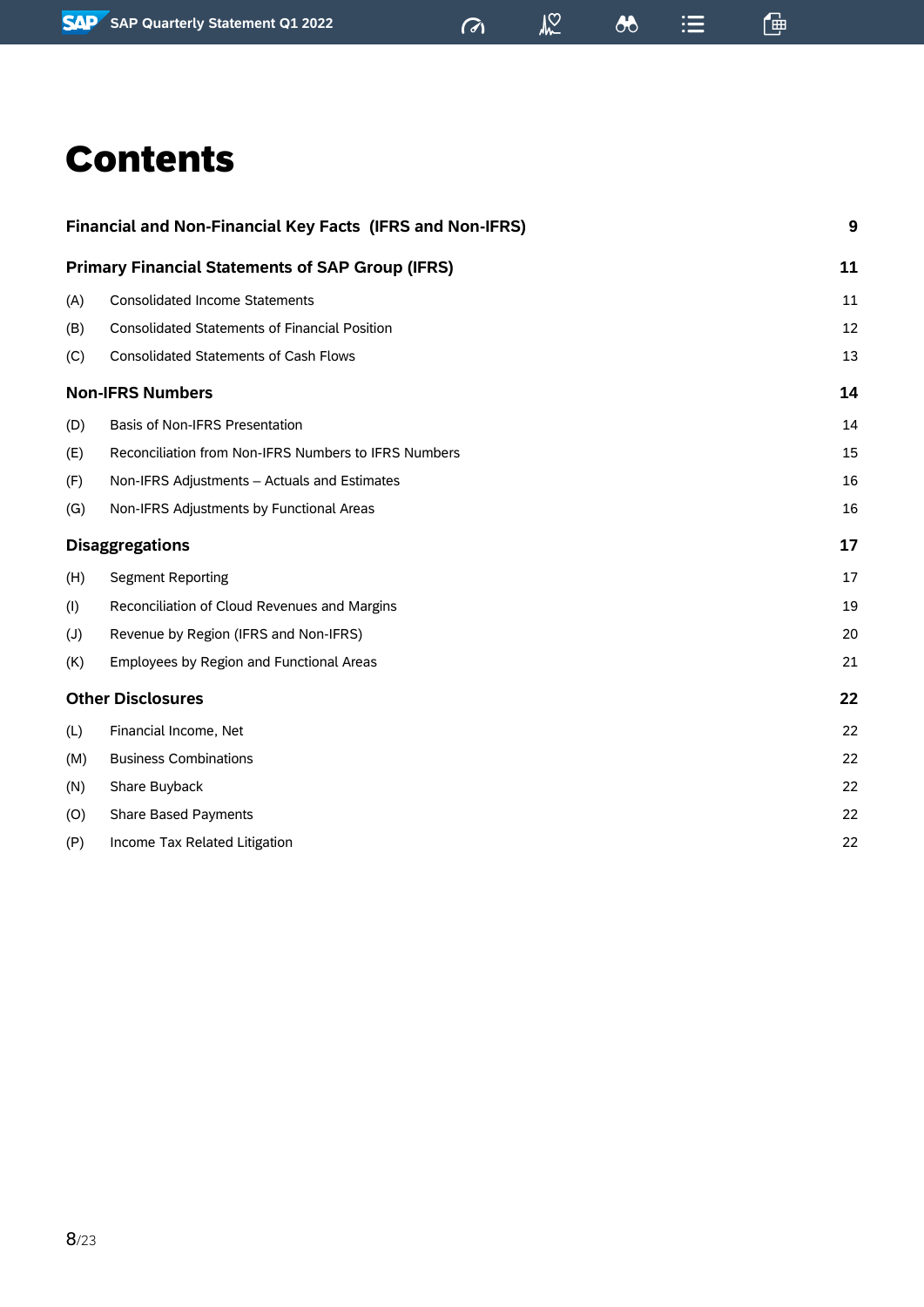$M<sup>o</sup>$ 

 $\mathbb{F}$ 

# <span id="page-8-0"></span>Financial and Non-Financial Key Facts (IFRS and Non-IFRS)

| <b>Revenues</b><br>2,145<br>2,276<br>Cloud<br>2,386<br>2,611<br>9,418<br>2,820<br>$\overline{7}$<br>11<br>20<br>28<br>17<br>31<br>% change – yoy<br>13<br>17<br>20<br>24<br>19<br>25<br>% change constant currency - yoy<br>227<br>257<br>276<br>329<br>404<br>SAP S/4HANA Cloud<br>1,090<br>65<br>% change – yoy<br>36<br>33<br>46<br>46<br>78<br>% change constant currency - yoy<br>43<br>39<br>46<br>61<br>47<br>71<br>317<br>Software licenses<br>483<br>650<br>657<br>1,458<br>3,248<br>$\overline{7}$<br>$-16$<br>$-34$<br>% change - yoy<br>$-8$<br>$-14$<br>$-11$<br>11<br>$-13$<br>$-8$<br>$-17$<br>$-11$<br>$-36$<br>% change constant currency - yoy<br>2,801<br>2,823<br>2,920<br>11,412<br>2,923<br>Software support<br>2,867<br>$-5$<br>$-2$<br>3<br>% change – yoy<br>1<br>$^{-1}$<br>4<br>0<br>$\mathbf{1}$<br>1<br>1<br>$\mathbf{1}$<br>1<br>% change constant currency - yoy<br>Software licenses and support<br>3,283<br>3,474<br>3,524<br>4,379<br>3,240<br>14,660<br>$-5$<br>% change – yoy<br>$-3$<br>$-1$<br>$-4$<br>-3<br>$-1$<br>$-2$<br>$-1$<br>$-2$<br>% change constant currency - yoy<br>1<br>$-6$<br>$-4$<br>Cloud and software<br>5,428<br>5,750<br>5,910<br>6,990<br>24,078<br>6,060<br>7<br>% change – yoy<br>1<br>6<br>4<br>12<br>1<br>3<br>5<br>6<br>5<br>6<br>$\overline{7}$<br>% change constant currency - yoy<br>6,348<br>6,669<br>6,845<br>7,981<br>27,842<br>7,077<br>Total revenue<br>$-3$<br>5<br>6<br>2<br>% change – yoy<br>$-1$<br>11<br>2<br>3<br>5<br>3<br>3<br>% change constant currency - yoy<br>7<br>78<br>76<br>77<br>Share of more predictable revenue (in %)<br>69<br>75<br>81<br><b>Profits</b><br>960<br>984<br>Operating profit (loss) (IFRS)<br>1,249<br>1,463<br>4,656<br>1,053<br>1,738<br>1,922<br>2,102<br>8,230<br>Operating profit (loss) (non-IFRS)<br>2,468<br>1,677<br>17<br>$-2$<br>2<br>% change<br>$-11$<br>$^{-1}$<br>$-4$<br>24<br>2<br>$-12$<br>% change constant currency<br>3<br>1<br>$-7$<br>1,070<br>1,418<br>Profit (loss) after tax (IFRS)<br>1,449<br>1,440<br>5,376<br>632<br>1,720<br>2,129<br>Profit (loss) after tax (non-IFRS)<br>2,214<br>2,274<br>8,337<br>1,166<br>70<br>59<br>28<br>% change<br>1<br>12<br>-32<br><b>Margins</b><br>Cloud gross margin (IFRS, in %)<br>67.2<br>67.5<br>67.0<br>66.6<br>67.0<br>68.2<br>69.5<br>70.0<br>69.0<br>Cloud gross margin (non-IFRS, in %)<br>69.4<br>69.5<br>70.0<br>Software license and support gross margin (IFRS, in %)<br>85.7<br>86.5<br>87.1<br>87.9<br>87.0<br>86.9<br>Software license and support gross margin (non-IFRS, in %)<br>86.3<br>87.3<br>87.8<br>88.5<br>87.6<br>87.5<br>Cloud and software gross margin (IFRS, in %)<br>78.4<br>79.0<br>79.0<br>79.9<br>79.1<br>78.2<br>79.7<br>80.4<br>81.2<br>80.5<br>79.4<br>Cloud and software gross margin (non-IFRS, in %)<br>80.5<br>70.3<br>Gross margin (IFRS, in %)<br>70.8<br>71.4<br>73.0<br>71.5<br>70.3<br>72.3<br>Gross margin (non-IFRS, in %)<br>73.4<br>73.6<br>75.1<br>73.7<br>72.0<br>Operating margin (IFRS, in %)<br>15.1<br>14.8<br>18.2<br>18.3<br>16.7<br>14.9<br>Operating margin (non-IFRS, in %)<br>27.4<br>28.8<br>30.7<br>30.9<br>29.6<br>23.7<br>ATS segment – Cloud gross margin (in %)<br>67.7<br>68.2<br>67.6<br>66.8<br>67.6<br>67.8<br>ATS segment - Gross margin (in %)<br>72.8<br>73.9<br>74.4<br>74.8<br>74.0<br>71.8<br>ATS segment - Segment margin in %<br>36.9<br>38.5<br>39.7<br>38.9<br>38.5<br>32.4<br>Qualtrics segment – Cloud gross margin (in %)<br>92.2<br>92.4<br>91.6<br>90.2<br>91.5<br>89.6 | € millions, unless otherwise stated             | Q1<br>2021 | Q2<br>2021 | Q3<br>2021 | Q4<br>2021 | TΥ<br>2021 | Q1<br>2022 |
|---------------------------------------------------------------------------------------------------------------------------------------------------------------------------------------------------------------------------------------------------------------------------------------------------------------------------------------------------------------------------------------------------------------------------------------------------------------------------------------------------------------------------------------------------------------------------------------------------------------------------------------------------------------------------------------------------------------------------------------------------------------------------------------------------------------------------------------------------------------------------------------------------------------------------------------------------------------------------------------------------------------------------------------------------------------------------------------------------------------------------------------------------------------------------------------------------------------------------------------------------------------------------------------------------------------------------------------------------------------------------------------------------------------------------------------------------------------------------------------------------------------------------------------------------------------------------------------------------------------------------------------------------------------------------------------------------------------------------------------------------------------------------------------------------------------------------------------------------------------------------------------------------------------------------------------------------------------------------------------------------------------------------------------------------------------------------------------------------------------------------------------------------------------------------------------------------------------------------------------------------------------------------------------------------------------------------------------------------------------------------------------------------------------------------------------------------------------------------------------------------------------------------------------------------------------------------------------------------------------------------------------------------------------------------------------------------------------------------------------------------------------------------------------------------------------------------------------------------------------------------------------------------------------------------------------------------------------------------------------------------------------------------------------------------------------------------------------------------------------------------------------------------------------------------------------------------------------------------------------------------------------------------------------------------------------------------------------------------------------------------------------------------------------------------------------------------------------------------------------------------------------------------------------------|-------------------------------------------------|------------|------------|------------|------------|------------|------------|
|                                                                                                                                                                                                                                                                                                                                                                                                                                                                                                                                                                                                                                                                                                                                                                                                                                                                                                                                                                                                                                                                                                                                                                                                                                                                                                                                                                                                                                                                                                                                                                                                                                                                                                                                                                                                                                                                                                                                                                                                                                                                                                                                                                                                                                                                                                                                                                                                                                                                                                                                                                                                                                                                                                                                                                                                                                                                                                                                                                                                                                                                                                                                                                                                                                                                                                                                                                                                                                                                                                                                             |                                                 |            |            |            |            |            |            |
|                                                                                                                                                                                                                                                                                                                                                                                                                                                                                                                                                                                                                                                                                                                                                                                                                                                                                                                                                                                                                                                                                                                                                                                                                                                                                                                                                                                                                                                                                                                                                                                                                                                                                                                                                                                                                                                                                                                                                                                                                                                                                                                                                                                                                                                                                                                                                                                                                                                                                                                                                                                                                                                                                                                                                                                                                                                                                                                                                                                                                                                                                                                                                                                                                                                                                                                                                                                                                                                                                                                                             |                                                 |            |            |            |            |            |            |
|                                                                                                                                                                                                                                                                                                                                                                                                                                                                                                                                                                                                                                                                                                                                                                                                                                                                                                                                                                                                                                                                                                                                                                                                                                                                                                                                                                                                                                                                                                                                                                                                                                                                                                                                                                                                                                                                                                                                                                                                                                                                                                                                                                                                                                                                                                                                                                                                                                                                                                                                                                                                                                                                                                                                                                                                                                                                                                                                                                                                                                                                                                                                                                                                                                                                                                                                                                                                                                                                                                                                             |                                                 |            |            |            |            |            |            |
|                                                                                                                                                                                                                                                                                                                                                                                                                                                                                                                                                                                                                                                                                                                                                                                                                                                                                                                                                                                                                                                                                                                                                                                                                                                                                                                                                                                                                                                                                                                                                                                                                                                                                                                                                                                                                                                                                                                                                                                                                                                                                                                                                                                                                                                                                                                                                                                                                                                                                                                                                                                                                                                                                                                                                                                                                                                                                                                                                                                                                                                                                                                                                                                                                                                                                                                                                                                                                                                                                                                                             |                                                 |            |            |            |            |            |            |
|                                                                                                                                                                                                                                                                                                                                                                                                                                                                                                                                                                                                                                                                                                                                                                                                                                                                                                                                                                                                                                                                                                                                                                                                                                                                                                                                                                                                                                                                                                                                                                                                                                                                                                                                                                                                                                                                                                                                                                                                                                                                                                                                                                                                                                                                                                                                                                                                                                                                                                                                                                                                                                                                                                                                                                                                                                                                                                                                                                                                                                                                                                                                                                                                                                                                                                                                                                                                                                                                                                                                             |                                                 |            |            |            |            |            |            |
|                                                                                                                                                                                                                                                                                                                                                                                                                                                                                                                                                                                                                                                                                                                                                                                                                                                                                                                                                                                                                                                                                                                                                                                                                                                                                                                                                                                                                                                                                                                                                                                                                                                                                                                                                                                                                                                                                                                                                                                                                                                                                                                                                                                                                                                                                                                                                                                                                                                                                                                                                                                                                                                                                                                                                                                                                                                                                                                                                                                                                                                                                                                                                                                                                                                                                                                                                                                                                                                                                                                                             |                                                 |            |            |            |            |            |            |
|                                                                                                                                                                                                                                                                                                                                                                                                                                                                                                                                                                                                                                                                                                                                                                                                                                                                                                                                                                                                                                                                                                                                                                                                                                                                                                                                                                                                                                                                                                                                                                                                                                                                                                                                                                                                                                                                                                                                                                                                                                                                                                                                                                                                                                                                                                                                                                                                                                                                                                                                                                                                                                                                                                                                                                                                                                                                                                                                                                                                                                                                                                                                                                                                                                                                                                                                                                                                                                                                                                                                             |                                                 |            |            |            |            |            |            |
|                                                                                                                                                                                                                                                                                                                                                                                                                                                                                                                                                                                                                                                                                                                                                                                                                                                                                                                                                                                                                                                                                                                                                                                                                                                                                                                                                                                                                                                                                                                                                                                                                                                                                                                                                                                                                                                                                                                                                                                                                                                                                                                                                                                                                                                                                                                                                                                                                                                                                                                                                                                                                                                                                                                                                                                                                                                                                                                                                                                                                                                                                                                                                                                                                                                                                                                                                                                                                                                                                                                                             |                                                 |            |            |            |            |            |            |
|                                                                                                                                                                                                                                                                                                                                                                                                                                                                                                                                                                                                                                                                                                                                                                                                                                                                                                                                                                                                                                                                                                                                                                                                                                                                                                                                                                                                                                                                                                                                                                                                                                                                                                                                                                                                                                                                                                                                                                                                                                                                                                                                                                                                                                                                                                                                                                                                                                                                                                                                                                                                                                                                                                                                                                                                                                                                                                                                                                                                                                                                                                                                                                                                                                                                                                                                                                                                                                                                                                                                             |                                                 |            |            |            |            |            |            |
|                                                                                                                                                                                                                                                                                                                                                                                                                                                                                                                                                                                                                                                                                                                                                                                                                                                                                                                                                                                                                                                                                                                                                                                                                                                                                                                                                                                                                                                                                                                                                                                                                                                                                                                                                                                                                                                                                                                                                                                                                                                                                                                                                                                                                                                                                                                                                                                                                                                                                                                                                                                                                                                                                                                                                                                                                                                                                                                                                                                                                                                                                                                                                                                                                                                                                                                                                                                                                                                                                                                                             |                                                 |            |            |            |            |            |            |
|                                                                                                                                                                                                                                                                                                                                                                                                                                                                                                                                                                                                                                                                                                                                                                                                                                                                                                                                                                                                                                                                                                                                                                                                                                                                                                                                                                                                                                                                                                                                                                                                                                                                                                                                                                                                                                                                                                                                                                                                                                                                                                                                                                                                                                                                                                                                                                                                                                                                                                                                                                                                                                                                                                                                                                                                                                                                                                                                                                                                                                                                                                                                                                                                                                                                                                                                                                                                                                                                                                                                             |                                                 |            |            |            |            |            |            |
|                                                                                                                                                                                                                                                                                                                                                                                                                                                                                                                                                                                                                                                                                                                                                                                                                                                                                                                                                                                                                                                                                                                                                                                                                                                                                                                                                                                                                                                                                                                                                                                                                                                                                                                                                                                                                                                                                                                                                                                                                                                                                                                                                                                                                                                                                                                                                                                                                                                                                                                                                                                                                                                                                                                                                                                                                                                                                                                                                                                                                                                                                                                                                                                                                                                                                                                                                                                                                                                                                                                                             |                                                 |            |            |            |            |            |            |
|                                                                                                                                                                                                                                                                                                                                                                                                                                                                                                                                                                                                                                                                                                                                                                                                                                                                                                                                                                                                                                                                                                                                                                                                                                                                                                                                                                                                                                                                                                                                                                                                                                                                                                                                                                                                                                                                                                                                                                                                                                                                                                                                                                                                                                                                                                                                                                                                                                                                                                                                                                                                                                                                                                                                                                                                                                                                                                                                                                                                                                                                                                                                                                                                                                                                                                                                                                                                                                                                                                                                             |                                                 |            |            |            |            |            |            |
|                                                                                                                                                                                                                                                                                                                                                                                                                                                                                                                                                                                                                                                                                                                                                                                                                                                                                                                                                                                                                                                                                                                                                                                                                                                                                                                                                                                                                                                                                                                                                                                                                                                                                                                                                                                                                                                                                                                                                                                                                                                                                                                                                                                                                                                                                                                                                                                                                                                                                                                                                                                                                                                                                                                                                                                                                                                                                                                                                                                                                                                                                                                                                                                                                                                                                                                                                                                                                                                                                                                                             |                                                 |            |            |            |            |            |            |
|                                                                                                                                                                                                                                                                                                                                                                                                                                                                                                                                                                                                                                                                                                                                                                                                                                                                                                                                                                                                                                                                                                                                                                                                                                                                                                                                                                                                                                                                                                                                                                                                                                                                                                                                                                                                                                                                                                                                                                                                                                                                                                                                                                                                                                                                                                                                                                                                                                                                                                                                                                                                                                                                                                                                                                                                                                                                                                                                                                                                                                                                                                                                                                                                                                                                                                                                                                                                                                                                                                                                             |                                                 |            |            |            |            |            |            |
|                                                                                                                                                                                                                                                                                                                                                                                                                                                                                                                                                                                                                                                                                                                                                                                                                                                                                                                                                                                                                                                                                                                                                                                                                                                                                                                                                                                                                                                                                                                                                                                                                                                                                                                                                                                                                                                                                                                                                                                                                                                                                                                                                                                                                                                                                                                                                                                                                                                                                                                                                                                                                                                                                                                                                                                                                                                                                                                                                                                                                                                                                                                                                                                                                                                                                                                                                                                                                                                                                                                                             |                                                 |            |            |            |            |            |            |
|                                                                                                                                                                                                                                                                                                                                                                                                                                                                                                                                                                                                                                                                                                                                                                                                                                                                                                                                                                                                                                                                                                                                                                                                                                                                                                                                                                                                                                                                                                                                                                                                                                                                                                                                                                                                                                                                                                                                                                                                                                                                                                                                                                                                                                                                                                                                                                                                                                                                                                                                                                                                                                                                                                                                                                                                                                                                                                                                                                                                                                                                                                                                                                                                                                                                                                                                                                                                                                                                                                                                             |                                                 |            |            |            |            |            |            |
|                                                                                                                                                                                                                                                                                                                                                                                                                                                                                                                                                                                                                                                                                                                                                                                                                                                                                                                                                                                                                                                                                                                                                                                                                                                                                                                                                                                                                                                                                                                                                                                                                                                                                                                                                                                                                                                                                                                                                                                                                                                                                                                                                                                                                                                                                                                                                                                                                                                                                                                                                                                                                                                                                                                                                                                                                                                                                                                                                                                                                                                                                                                                                                                                                                                                                                                                                                                                                                                                                                                                             |                                                 |            |            |            |            |            |            |
|                                                                                                                                                                                                                                                                                                                                                                                                                                                                                                                                                                                                                                                                                                                                                                                                                                                                                                                                                                                                                                                                                                                                                                                                                                                                                                                                                                                                                                                                                                                                                                                                                                                                                                                                                                                                                                                                                                                                                                                                                                                                                                                                                                                                                                                                                                                                                                                                                                                                                                                                                                                                                                                                                                                                                                                                                                                                                                                                                                                                                                                                                                                                                                                                                                                                                                                                                                                                                                                                                                                                             |                                                 |            |            |            |            |            |            |
|                                                                                                                                                                                                                                                                                                                                                                                                                                                                                                                                                                                                                                                                                                                                                                                                                                                                                                                                                                                                                                                                                                                                                                                                                                                                                                                                                                                                                                                                                                                                                                                                                                                                                                                                                                                                                                                                                                                                                                                                                                                                                                                                                                                                                                                                                                                                                                                                                                                                                                                                                                                                                                                                                                                                                                                                                                                                                                                                                                                                                                                                                                                                                                                                                                                                                                                                                                                                                                                                                                                                             |                                                 |            |            |            |            |            |            |
|                                                                                                                                                                                                                                                                                                                                                                                                                                                                                                                                                                                                                                                                                                                                                                                                                                                                                                                                                                                                                                                                                                                                                                                                                                                                                                                                                                                                                                                                                                                                                                                                                                                                                                                                                                                                                                                                                                                                                                                                                                                                                                                                                                                                                                                                                                                                                                                                                                                                                                                                                                                                                                                                                                                                                                                                                                                                                                                                                                                                                                                                                                                                                                                                                                                                                                                                                                                                                                                                                                                                             |                                                 |            |            |            |            |            |            |
|                                                                                                                                                                                                                                                                                                                                                                                                                                                                                                                                                                                                                                                                                                                                                                                                                                                                                                                                                                                                                                                                                                                                                                                                                                                                                                                                                                                                                                                                                                                                                                                                                                                                                                                                                                                                                                                                                                                                                                                                                                                                                                                                                                                                                                                                                                                                                                                                                                                                                                                                                                                                                                                                                                                                                                                                                                                                                                                                                                                                                                                                                                                                                                                                                                                                                                                                                                                                                                                                                                                                             |                                                 |            |            |            |            |            |            |
|                                                                                                                                                                                                                                                                                                                                                                                                                                                                                                                                                                                                                                                                                                                                                                                                                                                                                                                                                                                                                                                                                                                                                                                                                                                                                                                                                                                                                                                                                                                                                                                                                                                                                                                                                                                                                                                                                                                                                                                                                                                                                                                                                                                                                                                                                                                                                                                                                                                                                                                                                                                                                                                                                                                                                                                                                                                                                                                                                                                                                                                                                                                                                                                                                                                                                                                                                                                                                                                                                                                                             |                                                 |            |            |            |            |            |            |
|                                                                                                                                                                                                                                                                                                                                                                                                                                                                                                                                                                                                                                                                                                                                                                                                                                                                                                                                                                                                                                                                                                                                                                                                                                                                                                                                                                                                                                                                                                                                                                                                                                                                                                                                                                                                                                                                                                                                                                                                                                                                                                                                                                                                                                                                                                                                                                                                                                                                                                                                                                                                                                                                                                                                                                                                                                                                                                                                                                                                                                                                                                                                                                                                                                                                                                                                                                                                                                                                                                                                             |                                                 |            |            |            |            |            |            |
|                                                                                                                                                                                                                                                                                                                                                                                                                                                                                                                                                                                                                                                                                                                                                                                                                                                                                                                                                                                                                                                                                                                                                                                                                                                                                                                                                                                                                                                                                                                                                                                                                                                                                                                                                                                                                                                                                                                                                                                                                                                                                                                                                                                                                                                                                                                                                                                                                                                                                                                                                                                                                                                                                                                                                                                                                                                                                                                                                                                                                                                                                                                                                                                                                                                                                                                                                                                                                                                                                                                                             |                                                 |            |            |            |            |            |            |
|                                                                                                                                                                                                                                                                                                                                                                                                                                                                                                                                                                                                                                                                                                                                                                                                                                                                                                                                                                                                                                                                                                                                                                                                                                                                                                                                                                                                                                                                                                                                                                                                                                                                                                                                                                                                                                                                                                                                                                                                                                                                                                                                                                                                                                                                                                                                                                                                                                                                                                                                                                                                                                                                                                                                                                                                                                                                                                                                                                                                                                                                                                                                                                                                                                                                                                                                                                                                                                                                                                                                             |                                                 |            |            |            |            |            |            |
|                                                                                                                                                                                                                                                                                                                                                                                                                                                                                                                                                                                                                                                                                                                                                                                                                                                                                                                                                                                                                                                                                                                                                                                                                                                                                                                                                                                                                                                                                                                                                                                                                                                                                                                                                                                                                                                                                                                                                                                                                                                                                                                                                                                                                                                                                                                                                                                                                                                                                                                                                                                                                                                                                                                                                                                                                                                                                                                                                                                                                                                                                                                                                                                                                                                                                                                                                                                                                                                                                                                                             |                                                 |            |            |            |            |            |            |
|                                                                                                                                                                                                                                                                                                                                                                                                                                                                                                                                                                                                                                                                                                                                                                                                                                                                                                                                                                                                                                                                                                                                                                                                                                                                                                                                                                                                                                                                                                                                                                                                                                                                                                                                                                                                                                                                                                                                                                                                                                                                                                                                                                                                                                                                                                                                                                                                                                                                                                                                                                                                                                                                                                                                                                                                                                                                                                                                                                                                                                                                                                                                                                                                                                                                                                                                                                                                                                                                                                                                             |                                                 |            |            |            |            |            |            |
|                                                                                                                                                                                                                                                                                                                                                                                                                                                                                                                                                                                                                                                                                                                                                                                                                                                                                                                                                                                                                                                                                                                                                                                                                                                                                                                                                                                                                                                                                                                                                                                                                                                                                                                                                                                                                                                                                                                                                                                                                                                                                                                                                                                                                                                                                                                                                                                                                                                                                                                                                                                                                                                                                                                                                                                                                                                                                                                                                                                                                                                                                                                                                                                                                                                                                                                                                                                                                                                                                                                                             |                                                 |            |            |            |            |            |            |
|                                                                                                                                                                                                                                                                                                                                                                                                                                                                                                                                                                                                                                                                                                                                                                                                                                                                                                                                                                                                                                                                                                                                                                                                                                                                                                                                                                                                                                                                                                                                                                                                                                                                                                                                                                                                                                                                                                                                                                                                                                                                                                                                                                                                                                                                                                                                                                                                                                                                                                                                                                                                                                                                                                                                                                                                                                                                                                                                                                                                                                                                                                                                                                                                                                                                                                                                                                                                                                                                                                                                             |                                                 |            |            |            |            |            |            |
|                                                                                                                                                                                                                                                                                                                                                                                                                                                                                                                                                                                                                                                                                                                                                                                                                                                                                                                                                                                                                                                                                                                                                                                                                                                                                                                                                                                                                                                                                                                                                                                                                                                                                                                                                                                                                                                                                                                                                                                                                                                                                                                                                                                                                                                                                                                                                                                                                                                                                                                                                                                                                                                                                                                                                                                                                                                                                                                                                                                                                                                                                                                                                                                                                                                                                                                                                                                                                                                                                                                                             |                                                 |            |            |            |            |            |            |
|                                                                                                                                                                                                                                                                                                                                                                                                                                                                                                                                                                                                                                                                                                                                                                                                                                                                                                                                                                                                                                                                                                                                                                                                                                                                                                                                                                                                                                                                                                                                                                                                                                                                                                                                                                                                                                                                                                                                                                                                                                                                                                                                                                                                                                                                                                                                                                                                                                                                                                                                                                                                                                                                                                                                                                                                                                                                                                                                                                                                                                                                                                                                                                                                                                                                                                                                                                                                                                                                                                                                             |                                                 |            |            |            |            |            |            |
|                                                                                                                                                                                                                                                                                                                                                                                                                                                                                                                                                                                                                                                                                                                                                                                                                                                                                                                                                                                                                                                                                                                                                                                                                                                                                                                                                                                                                                                                                                                                                                                                                                                                                                                                                                                                                                                                                                                                                                                                                                                                                                                                                                                                                                                                                                                                                                                                                                                                                                                                                                                                                                                                                                                                                                                                                                                                                                                                                                                                                                                                                                                                                                                                                                                                                                                                                                                                                                                                                                                                             |                                                 |            |            |            |            |            |            |
|                                                                                                                                                                                                                                                                                                                                                                                                                                                                                                                                                                                                                                                                                                                                                                                                                                                                                                                                                                                                                                                                                                                                                                                                                                                                                                                                                                                                                                                                                                                                                                                                                                                                                                                                                                                                                                                                                                                                                                                                                                                                                                                                                                                                                                                                                                                                                                                                                                                                                                                                                                                                                                                                                                                                                                                                                                                                                                                                                                                                                                                                                                                                                                                                                                                                                                                                                                                                                                                                                                                                             |                                                 |            |            |            |            |            |            |
|                                                                                                                                                                                                                                                                                                                                                                                                                                                                                                                                                                                                                                                                                                                                                                                                                                                                                                                                                                                                                                                                                                                                                                                                                                                                                                                                                                                                                                                                                                                                                                                                                                                                                                                                                                                                                                                                                                                                                                                                                                                                                                                                                                                                                                                                                                                                                                                                                                                                                                                                                                                                                                                                                                                                                                                                                                                                                                                                                                                                                                                                                                                                                                                                                                                                                                                                                                                                                                                                                                                                             |                                                 |            |            |            |            |            |            |
|                                                                                                                                                                                                                                                                                                                                                                                                                                                                                                                                                                                                                                                                                                                                                                                                                                                                                                                                                                                                                                                                                                                                                                                                                                                                                                                                                                                                                                                                                                                                                                                                                                                                                                                                                                                                                                                                                                                                                                                                                                                                                                                                                                                                                                                                                                                                                                                                                                                                                                                                                                                                                                                                                                                                                                                                                                                                                                                                                                                                                                                                                                                                                                                                                                                                                                                                                                                                                                                                                                                                             |                                                 |            |            |            |            |            |            |
|                                                                                                                                                                                                                                                                                                                                                                                                                                                                                                                                                                                                                                                                                                                                                                                                                                                                                                                                                                                                                                                                                                                                                                                                                                                                                                                                                                                                                                                                                                                                                                                                                                                                                                                                                                                                                                                                                                                                                                                                                                                                                                                                                                                                                                                                                                                                                                                                                                                                                                                                                                                                                                                                                                                                                                                                                                                                                                                                                                                                                                                                                                                                                                                                                                                                                                                                                                                                                                                                                                                                             |                                                 |            |            |            |            |            |            |
|                                                                                                                                                                                                                                                                                                                                                                                                                                                                                                                                                                                                                                                                                                                                                                                                                                                                                                                                                                                                                                                                                                                                                                                                                                                                                                                                                                                                                                                                                                                                                                                                                                                                                                                                                                                                                                                                                                                                                                                                                                                                                                                                                                                                                                                                                                                                                                                                                                                                                                                                                                                                                                                                                                                                                                                                                                                                                                                                                                                                                                                                                                                                                                                                                                                                                                                                                                                                                                                                                                                                             |                                                 |            |            |            |            |            |            |
|                                                                                                                                                                                                                                                                                                                                                                                                                                                                                                                                                                                                                                                                                                                                                                                                                                                                                                                                                                                                                                                                                                                                                                                                                                                                                                                                                                                                                                                                                                                                                                                                                                                                                                                                                                                                                                                                                                                                                                                                                                                                                                                                                                                                                                                                                                                                                                                                                                                                                                                                                                                                                                                                                                                                                                                                                                                                                                                                                                                                                                                                                                                                                                                                                                                                                                                                                                                                                                                                                                                                             |                                                 |            |            |            |            |            |            |
|                                                                                                                                                                                                                                                                                                                                                                                                                                                                                                                                                                                                                                                                                                                                                                                                                                                                                                                                                                                                                                                                                                                                                                                                                                                                                                                                                                                                                                                                                                                                                                                                                                                                                                                                                                                                                                                                                                                                                                                                                                                                                                                                                                                                                                                                                                                                                                                                                                                                                                                                                                                                                                                                                                                                                                                                                                                                                                                                                                                                                                                                                                                                                                                                                                                                                                                                                                                                                                                                                                                                             |                                                 |            |            |            |            |            |            |
|                                                                                                                                                                                                                                                                                                                                                                                                                                                                                                                                                                                                                                                                                                                                                                                                                                                                                                                                                                                                                                                                                                                                                                                                                                                                                                                                                                                                                                                                                                                                                                                                                                                                                                                                                                                                                                                                                                                                                                                                                                                                                                                                                                                                                                                                                                                                                                                                                                                                                                                                                                                                                                                                                                                                                                                                                                                                                                                                                                                                                                                                                                                                                                                                                                                                                                                                                                                                                                                                                                                                             |                                                 |            |            |            |            |            |            |
|                                                                                                                                                                                                                                                                                                                                                                                                                                                                                                                                                                                                                                                                                                                                                                                                                                                                                                                                                                                                                                                                                                                                                                                                                                                                                                                                                                                                                                                                                                                                                                                                                                                                                                                                                                                                                                                                                                                                                                                                                                                                                                                                                                                                                                                                                                                                                                                                                                                                                                                                                                                                                                                                                                                                                                                                                                                                                                                                                                                                                                                                                                                                                                                                                                                                                                                                                                                                                                                                                                                                             |                                                 |            |            |            |            |            |            |
|                                                                                                                                                                                                                                                                                                                                                                                                                                                                                                                                                                                                                                                                                                                                                                                                                                                                                                                                                                                                                                                                                                                                                                                                                                                                                                                                                                                                                                                                                                                                                                                                                                                                                                                                                                                                                                                                                                                                                                                                                                                                                                                                                                                                                                                                                                                                                                                                                                                                                                                                                                                                                                                                                                                                                                                                                                                                                                                                                                                                                                                                                                                                                                                                                                                                                                                                                                                                                                                                                                                                             |                                                 |            |            |            |            |            |            |
|                                                                                                                                                                                                                                                                                                                                                                                                                                                                                                                                                                                                                                                                                                                                                                                                                                                                                                                                                                                                                                                                                                                                                                                                                                                                                                                                                                                                                                                                                                                                                                                                                                                                                                                                                                                                                                                                                                                                                                                                                                                                                                                                                                                                                                                                                                                                                                                                                                                                                                                                                                                                                                                                                                                                                                                                                                                                                                                                                                                                                                                                                                                                                                                                                                                                                                                                                                                                                                                                                                                                             |                                                 |            |            |            |            |            |            |
|                                                                                                                                                                                                                                                                                                                                                                                                                                                                                                                                                                                                                                                                                                                                                                                                                                                                                                                                                                                                                                                                                                                                                                                                                                                                                                                                                                                                                                                                                                                                                                                                                                                                                                                                                                                                                                                                                                                                                                                                                                                                                                                                                                                                                                                                                                                                                                                                                                                                                                                                                                                                                                                                                                                                                                                                                                                                                                                                                                                                                                                                                                                                                                                                                                                                                                                                                                                                                                                                                                                                             |                                                 |            |            |            |            |            |            |
|                                                                                                                                                                                                                                                                                                                                                                                                                                                                                                                                                                                                                                                                                                                                                                                                                                                                                                                                                                                                                                                                                                                                                                                                                                                                                                                                                                                                                                                                                                                                                                                                                                                                                                                                                                                                                                                                                                                                                                                                                                                                                                                                                                                                                                                                                                                                                                                                                                                                                                                                                                                                                                                                                                                                                                                                                                                                                                                                                                                                                                                                                                                                                                                                                                                                                                                                                                                                                                                                                                                                             |                                                 |            |            |            |            |            |            |
|                                                                                                                                                                                                                                                                                                                                                                                                                                                                                                                                                                                                                                                                                                                                                                                                                                                                                                                                                                                                                                                                                                                                                                                                                                                                                                                                                                                                                                                                                                                                                                                                                                                                                                                                                                                                                                                                                                                                                                                                                                                                                                                                                                                                                                                                                                                                                                                                                                                                                                                                                                                                                                                                                                                                                                                                                                                                                                                                                                                                                                                                                                                                                                                                                                                                                                                                                                                                                                                                                                                                             | Qualtrics segment - Segment gross margin (in %) | 79.5       | 80.3       | 80.7       | 78.1       | 79.6       | 78.9       |
| Qualtrics segment - Segment margin (in %)<br>6.2<br>6.3<br>5.9<br>1.6<br>4.7<br>3.1                                                                                                                                                                                                                                                                                                                                                                                                                                                                                                                                                                                                                                                                                                                                                                                                                                                                                                                                                                                                                                                                                                                                                                                                                                                                                                                                                                                                                                                                                                                                                                                                                                                                                                                                                                                                                                                                                                                                                                                                                                                                                                                                                                                                                                                                                                                                                                                                                                                                                                                                                                                                                                                                                                                                                                                                                                                                                                                                                                                                                                                                                                                                                                                                                                                                                                                                                                                                                                                         |                                                 |            |            |            |            |            |            |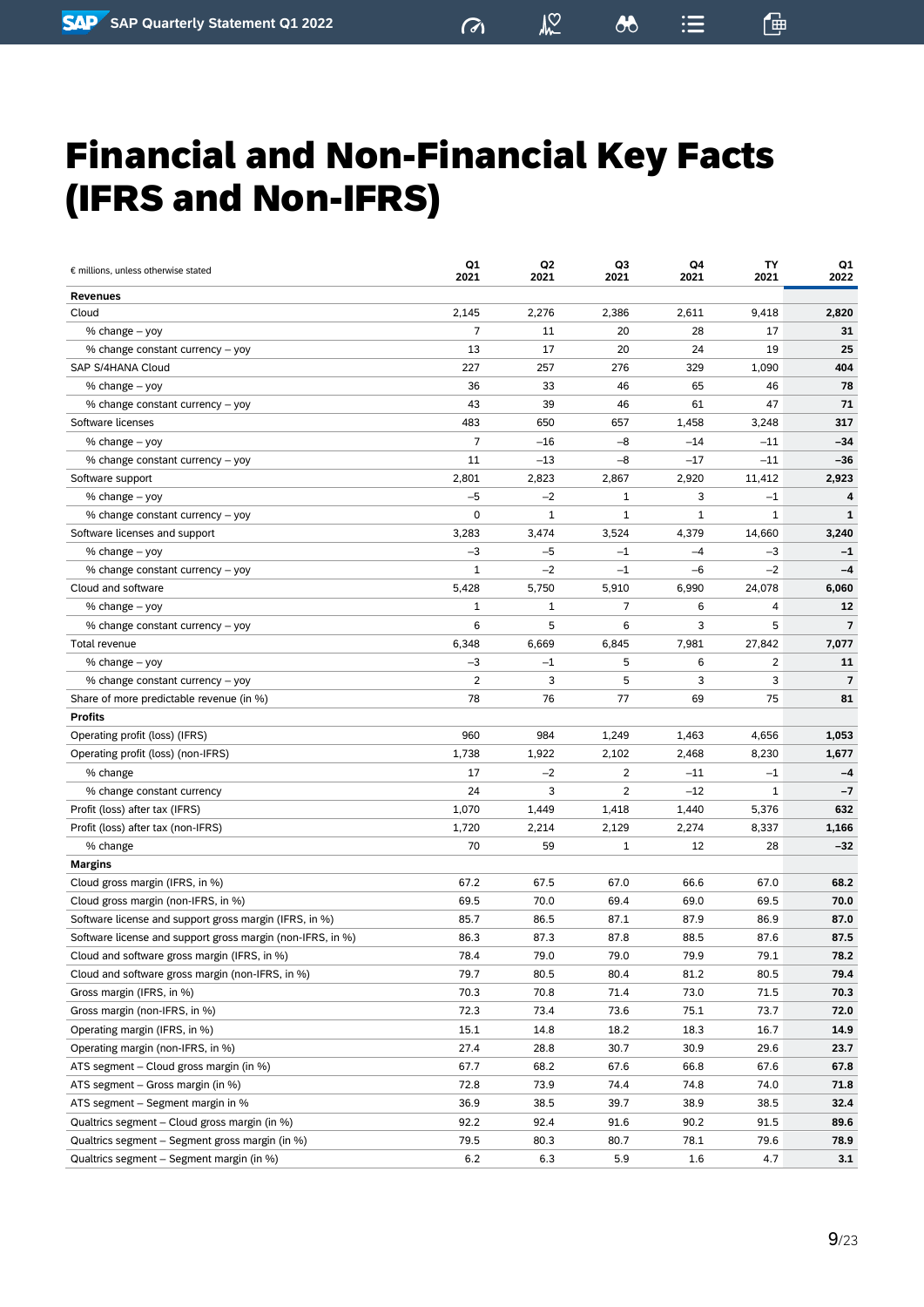$\sqrt{2}$ 

 $\delta$ 

 $\mathrel{\mathop:}=$ 

| <b>Key Profit Ratios</b>                                                                        |           |           |           |           |           |           |
|-------------------------------------------------------------------------------------------------|-----------|-----------|-----------|-----------|-----------|-----------|
| Effective tax rate (IFRS, in %)                                                                 | 20.0      | 19.7      | 18.9      | 26.4      | 21.5      | 33.1      |
| Effective tax rate (non-IFRS, in %)                                                             | 18.7      | 19.2      | 18.2      | 23.2      | 20.0      | 25.7      |
| Earnings per share, basic (IFRS, in $\epsilon$ )                                                | 0.88      | 1.15      | 1.19      | 1.23      | 4.46      | 0.63      |
| Earnings per share, basic (non-IFRS, in $\epsilon$ )                                            | 1.40      | 1.75      | 1.74      | 1.85      | 6.73      | 1.00      |
| Order Entry and current cloud backlog                                                           |           |           |           |           |           |           |
| Current cloud backlog                                                                           | 7,628     | 7,766     | 8,171     | 9,447     | 9,447     | 9,731     |
| % change – yoy                                                                                  | 15        | 17        | 24        | 32        | 32        | 28        |
| % change constant currency - yoy                                                                | 19        | 20        | 22        | 26        | 26        | 23        |
| SAP S/4HANA Current cloud backlog                                                               | 1,036     | 1,130     | 1,283     | 1.707     | 1,707     | 1,925     |
| % change – yoy                                                                                  | 39        | 45        | 60        | 84        | 84        | 86        |
| % change constant currency - yoy                                                                | 43        | 48        | 58        | 76        | 76        | 79        |
| Share of cloud orders greater than €5 million based on total cloud<br>order entry volume (in %) | 27        | 34        | 40        | 49        | 41        | 45        |
| Share of cloud orders smaller than €1 million based on total cloud<br>order entry volume (in %) | 39        | 32        | 31        | 22        | 28        | 26        |
| Share of orders greater than €5 million based on total software order<br>entry volume (in %)    | 23        | 22        | 31        | 24        | 25        | 40        |
| Share of orders smaller than $E1$ million based on total software order<br>entry volume (in %)  | 42        | 43        | 41        | 36        | 39        | 33        |
| <b>Liquidity and Cash Flow</b>                                                                  |           |           |           |           |           |           |
| Net cash flows from operating activities                                                        | 3,085     | 686       | 1,183     | 1,269     | 6,223     | 2,482     |
| Capital expenditure                                                                             | $-153$    | $-191$    | $-202$    | $-255$    | $-800$    | $-221$    |
| Payments of lease liabilities                                                                   | $-84$     | $-92$     | $-99$     | $-98$     | $-374$    | $-95$     |
| Free cash flow                                                                                  | 2,848     | 403       | 881       | 916       | 5,049     | 2,165     |
| % of total revenue                                                                              | 45        | 6         | 13        | 11        | 18        | 31        |
| % of profit after tax (IFRS)                                                                    | 266       | 28        | 62        | 64        | 94        | 343       |
| Group liquidity                                                                                 | 11,573    | 8,548     | 9,375     | 11,530    | 11,530    | 11,283    |
| Financial debt $(-)$                                                                            | $-14,230$ | $-13,116$ | $-12,994$ | $-13.094$ | $-13,094$ | $-12,171$ |
| Net debt $(-)$                                                                                  | $-2,658$  | $-4,568$  | $-3,619$  | $-1,563$  | $-1,563$  | $-888$    |
| <b>Financial Position</b>                                                                       |           |           |           |           |           |           |
| Cash and cash equivalents                                                                       | 10,332    | 7,764     | 7,943     | 8,898     | 8,898     | 8,942     |
| Goodwill                                                                                        | 29,328    | 29,020    | 29,600    | 31,090    | 31,090    | 32,159    |
| <b>Total assets</b>                                                                             | 66,477    | 63,075    | 65,029    | 71,169    | 71,169    | 76,374    |
| Contract liabilities (current)                                                                  | 6,568     | 5,958     | 4,627     | 4,431     | 4,431     | 7,630     |
| Equity ratio (total equity in % of total assets)                                                | 52        | 54        | 57        | 58        | 58        | 56        |
| <b>Non-Financials</b>                                                                           |           |           |           |           |           |           |
| Number of employees (quarter end) $1$                                                           | 103,142   | 103,876   | 105,015   | 107,415   | 107,415   | 109,798   |
| Employee retention (in %, rolling 12 months)                                                    | 95.4      | 94.8      | 93.7      | 92.8      | 92.8      | 92.1      |
| Women in management (in %, quarter end)                                                         | 27.6      | 27.9      | 28.2      | 28.3      | 28.3      | 28.6      |
| Net carbon emissions <sup>2</sup> (in kilotons)                                                 | 30        | 20        | 25        | 35        | 110       | 20        |
|                                                                                                 |           |           |           |           |           |           |

<sup>1</sup> In full-time equivalents.

2 In CO2 equivalents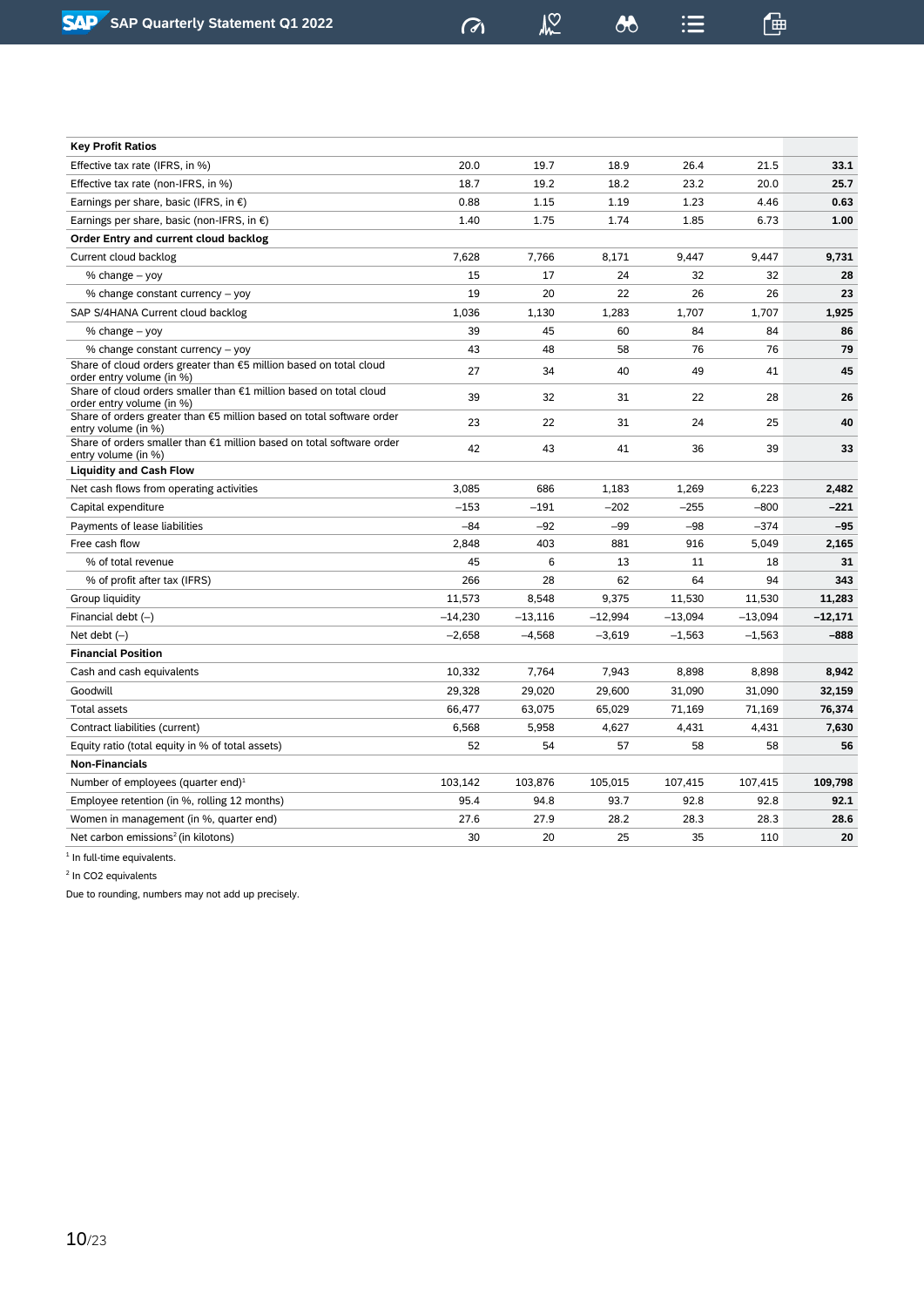$24$ 

 $\boldsymbol{\delta\delta}$ 

 $\mathrel{\mathop:}=$ 

 $\sigma$ 

一

### <span id="page-10-1"></span><span id="page-10-0"></span>(A.1) Consolidated Income Statements – Quarter

| € millions, unless otherwise stated                       | Q1 2022  | Q1 2021  | $\Delta$ in % |
|-----------------------------------------------------------|----------|----------|---------------|
| Cloud                                                     | 2,820    | 2,145    | 31            |
| Software licenses                                         | 317      | 483      | $-34$         |
| Software support                                          | 2,923    | 2,801    | 4             |
| Software licenses and support                             | 3,240    | 3,283    | $-1$          |
| <b>Cloud and software</b>                                 | 6,060    | 5,428    | 12            |
| <b>Services</b>                                           | 1,017    | 919      | 11            |
| <b>Total revenue</b>                                      | 7,077    | 6,348    | 11            |
|                                                           |          |          |               |
| Cost of cloud                                             | $-898$   | $-704$   | 28            |
| Cost of software licenses and support                     | -422     | $-471$   | $-10$         |
| Cost of cloud and software                                | $-1,320$ | $-1,175$ | 12            |
| Cost of services                                          | $-779$   | $-709$   | 10            |
| <b>Total cost of revenue</b>                              | $-2,099$ | $-1,884$ | 11            |
| <b>Gross profit</b>                                       | 4,979    | 4,464    | 12            |
| Research and development                                  | $-1,425$ | $-1,171$ | 22            |
| Sales and marketing                                       | $-1,987$ | $-1,663$ | 20            |
| General and administration                                | $-504$   | $-505$   | $\mathbf 0$   |
| Restructuring                                             | 10       | $-157$   | $< -100$      |
| Other operating income/expense, net                       | $-20$    | $-7$     | >100          |
| <b>Total operating expenses</b>                           | $-6,024$ | $-5,387$ | 12            |
| <b>Operating profit (loss)</b>                            | 1,053    | 960      | 10            |
|                                                           |          |          |               |
| Other non-operating income/expense, net                   | $-52$    | 62       | < 100         |
| Finance income                                            | 342      | 547      | $-37$         |
| Finance costs                                             | $-398$   | -232     | 72            |
| Financial income, net                                     | $-56$    | 315      | < 100         |
| Profit (loss) before tax                                  | 945      | 1,337    | $-29$         |
|                                                           |          |          |               |
| Income tax expense                                        | $-313$   | $-267$   | 17            |
| Profit (loss) after tax                                   | 632      | 1,070    | $-41$         |
| Attributable to owners of parent                          | 740      | 1,040    | $-29$         |
| Attributable to non-controlling interests                 | $-108$   | 30       | $< -100$      |
|                                                           |          |          |               |
| Earnings per share, basic (in $\epsilon$ ) <sup>1</sup>   | 0.63     | 0.88     | -29           |
| Earnings per share, diluted (in $\epsilon$ ) <sup>1</sup> | 0.63     | 0.88     | $-29$         |

<sup>1</sup> For the three months ended March 31, 2022 and 2021, the weighted average number of shares was 1,177 million (diluted 1,178 million) and 1,180 million (diluted: 1,180 million), respectively (treasury stock excluded).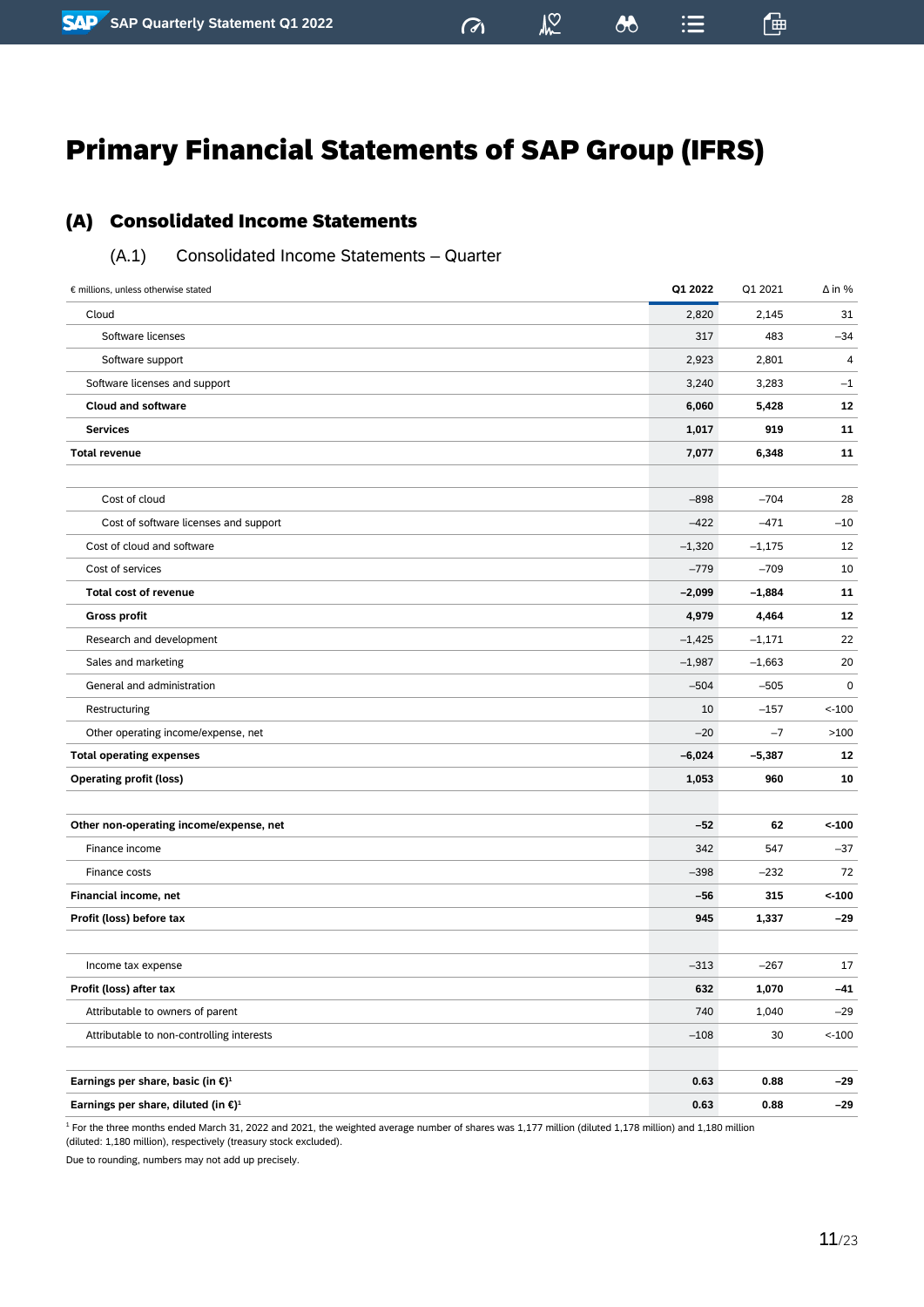# <span id="page-11-0"></span>(B) Consolidated Statements of Financial Position

| as at 03/31/2022 and 12/31/2021                                     |                |                 |
|---------------------------------------------------------------------|----------------|-----------------|
| $\epsilon$ millions                                                 | 2022           | 2021            |
| Cash and cash equivalents                                           | 8,942          | 8,898           |
| Other financial assets                                              | 2,544          | 2,758           |
| Trade and other receivables                                         | 9,456          | 6,352           |
| Other non-financial assets                                          | 1,888          | 1,633           |
| Tax assets                                                          | 537            | 403             |
| <b>Total current assets</b>                                         | 23,367         | 20,044          |
| Goodwill                                                            | 32,159         | 31,090          |
| Intangible assets                                                   | 4,032          | 3,965           |
| Property, plant, and equipment                                      | 4,991          | 4,977           |
| Other financial assets                                              | 6,597          | 6,275           |
| Trade and other receivables                                         | 118            | 147             |
| Other non-financial assets                                          | 2,765          | 2,628           |
| Tax assets                                                          | 281            | 263             |
| Deferred tax assets                                                 | 2,065          | 1,779           |
| <b>Total non-current assets</b>                                     | 53,007         | 51,125          |
| <b>Total assets</b>                                                 | 76,374         | 71,169          |
| $\epsilon$ millions                                                 | 2022           | 2021            |
| Trade and other payables                                            | 1,693          | 1,580           |
| <b>Tax liabilities</b>                                              | 632            | 304             |
| <b>Financial liabilities</b>                                        | 7,143          | 4,528           |
| Other non-financial liabilities                                     | 3,838          | 5,203           |
| Provisions                                                          | 91             | 89              |
| <b>Contract liabilities</b>                                         | 7,630          |                 |
| <b>Total current liabilities</b>                                    |                | 4,431           |
|                                                                     | 21,027         | 16,136<br>122   |
| Trade and other payables<br><b>Tax liabilities</b>                  | 114<br>881     | 827             |
| <b>Financial liabilities</b>                                        | 10,070         | 11,042          |
| Other non-financial liabilities                                     |                | 860             |
| Provisions                                                          | 1,053<br>365   | 355             |
| Deferred tax liabilities                                            | 290            | 291             |
|                                                                     | $-44$          |                 |
| <b>Contract liabilities</b><br><b>Total non-current liabilities</b> | 12,729         | 13<br>13,510    |
| <b>Total liabilities</b>                                            |                | 29,645          |
| Issued capital                                                      | 33,757         |                 |
| Share premium                                                       | 1,229<br>2,088 | 1,229           |
| Retained earnings                                                   | 37,661         | 1,918<br>37,022 |
|                                                                     |                |                 |
| Other components of equity                                          | 2,524          | 1,756           |
| Treasury shares                                                     | $-3,653$       | $-3,072$        |
| Equity attributable to owners of parent                             | 39,850         | 38,852          |
| <b>Non-controlling interests</b>                                    | 2,768          | 2,670           |
| <b>Total equity</b>                                                 | 42,618         | 41,523          |
| <b>Total equity and liabilities</b>                                 | 76,374         | 71,169          |

 $\sqrt{2}$ 

 $\sigma$ 

 $\lambda$ 

 $\mathbf{H}$ 

 $\mathbb{F}$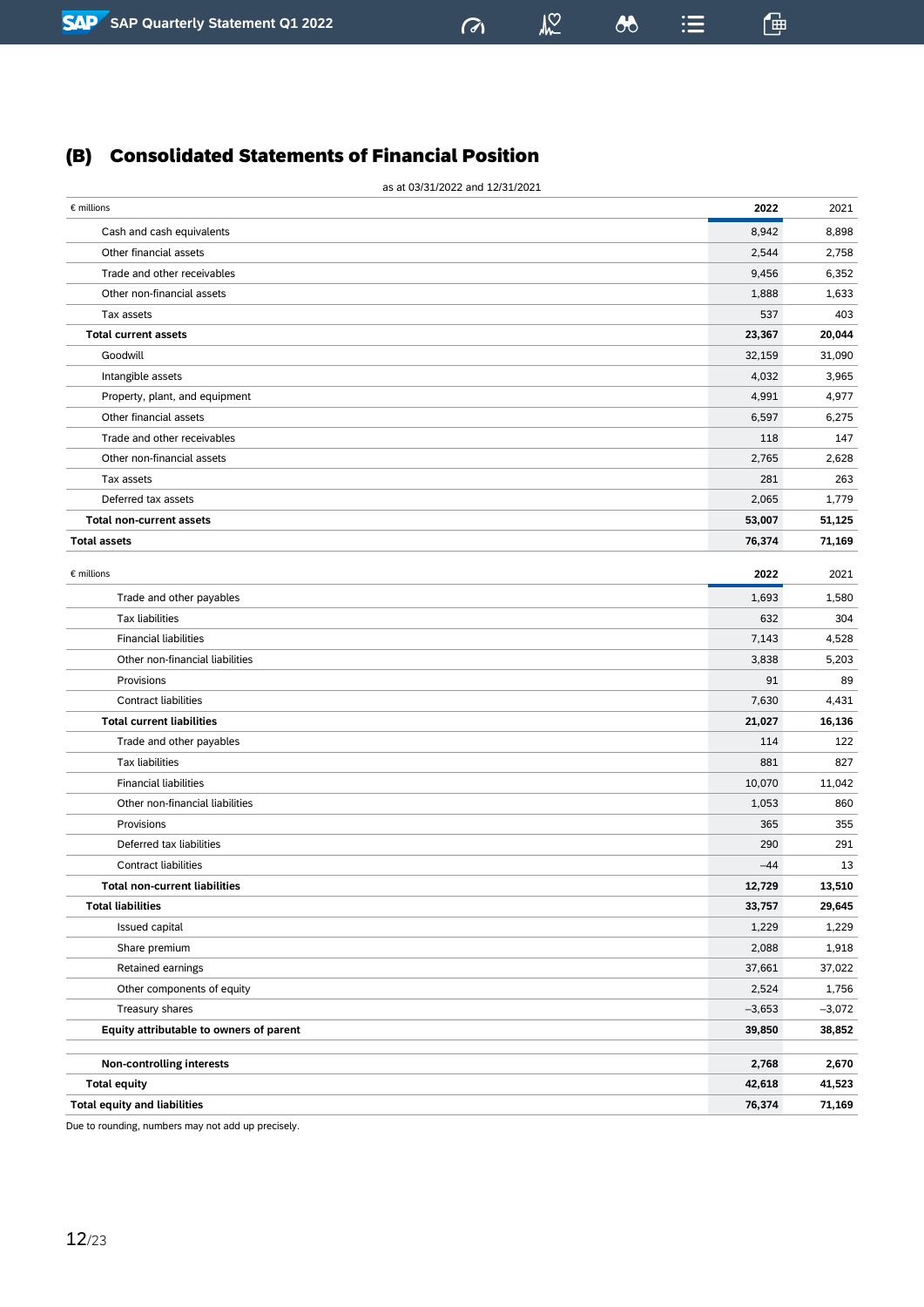# $\omega$

 $\sqrt{2}$ 

 $\infty$ 

 $\equiv$ 

 $\mathbb{G}$ 

<span id="page-12-0"></span>(C) Consolidated Statements of Cash Flows

| € millions                                                                                             | Q1 2022  | Q1 2021 |
|--------------------------------------------------------------------------------------------------------|----------|---------|
| Profit (loss) after tax                                                                                | 632      | 1,070   |
| Adjustments to reconcile profit (loss) after tax to net cash flows from operating activities:          |          |         |
| Depreciation and amortization                                                                          | 460      | 436     |
| Share-based payment expense                                                                            | 471      | 472     |
| Income tax expense                                                                                     | 313      | 267     |
| Financial income, net                                                                                  | 56       | $-315$  |
| Decrease/increase in allowances on trade receivables                                                   | 17       | 0       |
| Other adjustments for non-cash items                                                                   | $-20$    | 119     |
| Decrease/increase in trade and other receivables                                                       | $-361$   | 185     |
| Decrease/increase in other assets                                                                      | $-356$   | $-108$  |
| Increase/decrease in trade payables, provisions, and other liabilities                                 | $-1,144$ | $-936$  |
| Increase/decrease in contract liabilities                                                              | 3,036    | 2,503   |
| Share-based payments                                                                                   | $-139$   | $-106$  |
| Interest paid                                                                                          | $-85$    | $-83$   |
| Interest received                                                                                      | 22       | 8       |
| Income taxes paid, net of refunds                                                                      | $-421$   | $-425$  |
| Net cash flows from operating activities                                                               | 2,482    | 3,085   |
| Business combinations, net of cash and cash equivalents acquired                                       | $-612$   | $-930$  |
| Purchase of intangible assets or property, plant, and equipment                                        | $-221$   | $-153$  |
| Proceeds from sales of intangible assets or property, plant, and equipment                             | 27       | 21      |
| Purchase of equity or debt instruments of other entities                                               | $-1,521$ | $-228$  |
| Proceeds from sales of equity or debt instruments of other entities                                    | 1,658    | 322     |
| Cash flows from advances (supply chain financing)                                                      | $-1,093$ | 0       |
| Net cash flows from investing activities                                                               | $-1,762$ | $-967$  |
| Dividends paid on non-controlling interests                                                            | $-2$     | $-2$    |
| Purchase of treasury shares                                                                            | $-581$   | 0       |
| Proceeds from changes in ownership interests in subsidiaries that do not result in the loss of control | 20       | 1,847   |
| Payments for taxes related to net share settlement of equity awards                                    | $-190$   | 0       |
| Proceeds from borrowings                                                                               | 0        | 1,450   |
| Repayments of borrowings                                                                               | $-944$   | $-550$  |
| Payments of lease liabilities                                                                          | $-95$    | -84     |
| Cash flows with funders (supply chain financing)                                                       | 1,066    | 0       |
| Net cash flows from financing activities                                                               | -725     | 2,661   |
| Effect of foreign currency rates on cash and cash equivalents                                          | 50       | 243     |
| Net decrease/increase in cash and cash equivalents                                                     | 44       | 5,022   |
| Cash and cash equivalents at the beginning of the period                                               | 8,898    | 5,311   |
| Cash and cash equivalents at the end of the period                                                     | 8,942    | 10,332  |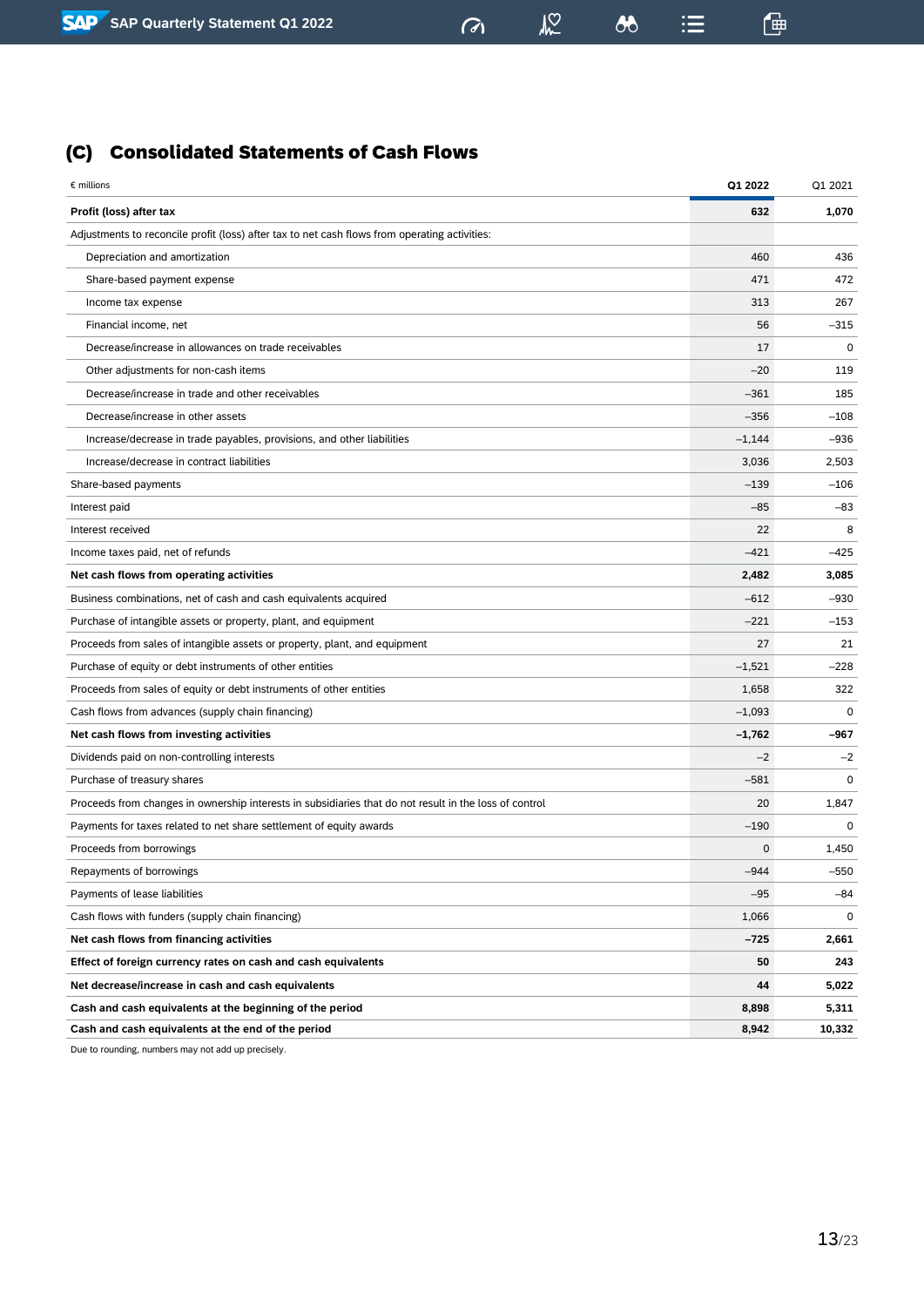$\boldsymbol{\omega}$ 

 $\mathrel{\mathop:}=$ 

一

# <span id="page-13-0"></span>Non-IFRS Numbers

# <span id="page-13-1"></span>(D) Basis of Non-IFRS Presentation

We disclose certain financial measures such as revenue (non-IFRS), expense (non-IFRS), and profit measures (non-IFRS) that are not prepared in accordance with IFRS and are therefore considered non-IFRS financial measures.

For a more detailed description of all of SAP's non-IFRS measures and their limitations as well as our constant currency and free cash flow figures, see *[Explanation](http://www.sap.com/investors/sap-non-ifrs-measures) of Non-IFRS Measures* online.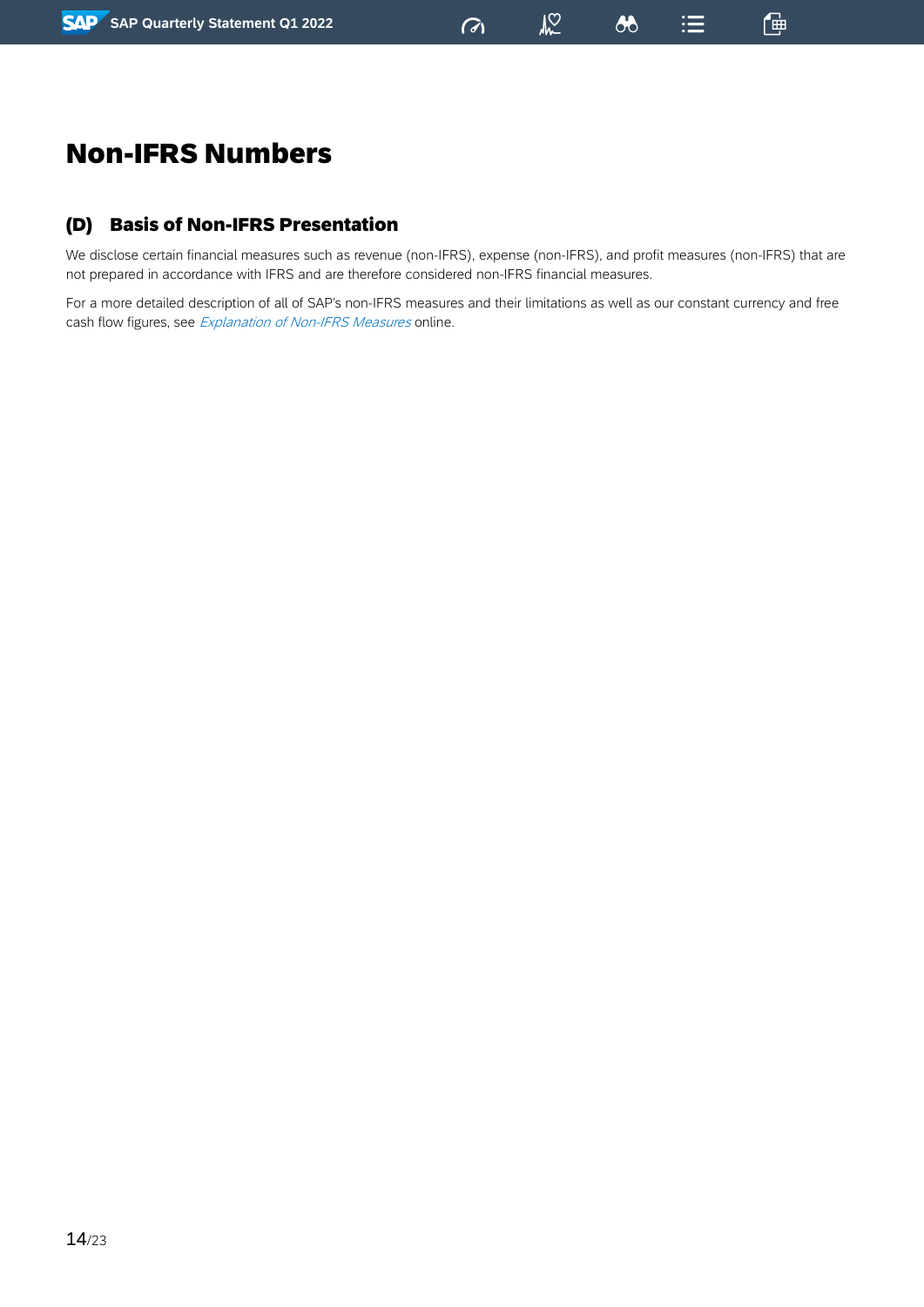<span id="page-14-0"></span>(E) Reconciliation from Non-IFRS Numbers to IFRS Numbers

 $M<sup>2</sup>$ 

 $\boldsymbol{\delta\delta}$ 

 $\mathrel{\mathop:}=$ 

 $\sigma$ 

一

### (E.1) Reconciliation from Non-IFRS Numbers to IFRS Numbers – Quarter

|                                            |             |             |                     |                    | Q1 2022                                        |             |             | Q1 2021             |             |                     | $\Delta$ in %                                 |
|--------------------------------------------|-------------|-------------|---------------------|--------------------|------------------------------------------------|-------------|-------------|---------------------|-------------|---------------------|-----------------------------------------------|
| € millions, unless otherwise stated        | <b>IFRS</b> | Adj.        | Non-<br><b>IFRS</b> | Currency<br>Impact | <b>Non-IFRS</b><br><b>Constant</b><br>Currency | <b>IFRS</b> | Adj.        | Non-<br><b>IFRS</b> | <b>IFRS</b> | Non-<br><b>IFRS</b> | Non-IFRS<br>Constant<br>Currence <sub>1</sub> |
| <b>Revenue Numbers</b>                     |             |             |                     |                    |                                                |             |             |                     |             |                     |                                               |
| Cloud                                      | 2,820       |             | 2,820               | $-129$             | 2,691                                          | 2,145       |             | 2,145               | 31          | 31                  | 25                                            |
| Software licenses                          | 317         |             | 317                 | $-10$              | 307                                            | 483         |             | 483                 | $-34$       | $-34$               | $-36$                                         |
| Software support                           | 2,923       |             | 2,923               | $-94$              | 2,830                                          | 2,801       |             | 2,801               | 4           | 4                   | $\mathbf{1}$                                  |
| Software licenses and support              | 3,240       |             | 3,240               | $-104$             | 3,136                                          | 3,283       |             | 3,283               | $-1$        | $-1$                | $-4$                                          |
| <b>Cloud and software</b>                  | 6,060       |             | 6,060               | $-233$             | 5,827                                          | 5,428       |             | 5,428               | 12          | 12                  | 7                                             |
| <b>Services</b>                            | 1,017       |             | 1,017               | $-38$              | 979                                            | 919         |             | 919                 | 11          | 11                  | 7                                             |
| <b>Total revenue</b>                       | 7,077       |             | 7,077               | $-271$             | 6,806                                          | 6,348       |             | 6,348               | 11          | 11                  | 7                                             |
| <b>Operating Expense Numbers</b>           |             |             |                     |                    |                                                |             |             |                     |             |                     |                                               |
| Cost of cloud                              | $-898$      | 53          | $-845$              |                    |                                                | $-704$      | 51          | $-654$              | 28          | 29                  |                                               |
| Cost of software licenses and support      | $-422$      | 17          | $-405$              |                    |                                                | $-471$      | 21          | $-450$              | $-10$       | $-10$               |                                               |
| Cost of cloud and software                 | $-1,320$    | 70          | $-1,250$            |                    |                                                | $-1,175$    | 71          | $-1,103$            | 12          | 13                  |                                               |
| Cost of services                           | $-779$      | 46          | $-733$              |                    |                                                | -709        | 52          | $-657$              | 10          | 12                  |                                               |
| <b>Total cost of revenue</b>               | $-2,099$    | 116         | $-1,983$            |                    |                                                | $-1,884$    | 123         | $-1,760$            | 11          | 13                  |                                               |
| Gross profit                               | 4,979       | 116         | 5,095               |                    |                                                | 4,464       | 123         | 4,587               | 12          | 11                  |                                               |
| Research and development                   | $-1,425$    | 102         | $-1,323$            |                    |                                                | $-1,171$    | 94          | $-1,077$            | 22          | 23                  |                                               |
| Sales and marketing                        | $-1,987$    | 205         | $-1,782$            |                    |                                                | $-1,663$    | 188         | $-1,475$            | 20          | 21                  |                                               |
| General and administration                 | $-504$      | 212         | $-293$              |                    |                                                | $-505$      | 215         | $-290$              | 0           | 1                   |                                               |
| Restructuring                              | 10          | $-10$       | $\mathbf 0$         |                    |                                                | $-157$      | 157         | 0                   | $< -100$    | <b>NA</b>           |                                               |
| Other operating income/expense, net        | $-20$       | 0           | $-20$               |                    |                                                | $-7$        | $\mathsf 0$ | $-7$                | >100        | >100                |                                               |
| <b>Total operating expenses</b>            | -6,024      | 624         | $-5,400$            | 209                | $-5,191$                                       | $-5,387$    | 778         | $-4,609$            | 12          | 17                  | 13                                            |
| <b>Profit Numbers</b>                      |             |             |                     |                    |                                                |             |             |                     |             |                     |                                               |
| <b>Operating profit (loss)</b>             | 1,053       | 624         | 1,677               | $-62$              | 1,615                                          | 960         | 778         | 1,738               | 10          | $-4$                | $-7$                                          |
| Other non-operating income/expense,<br>net | $-52$       | 0           | -52                 |                    |                                                | 62          | 0           | 62                  | $< -100$    | $< -100$            |                                               |
| Finance income                             | 342         | $\mathbf 0$ | 342                 |                    |                                                | 547         | 0           | 547                 | $-37$       | $-37$               |                                               |
| Finance costs                              | $-398$      | $\mathbf 0$ | $-398$              |                    |                                                | -232        | 0           | $-232$              | 72          | 72                  |                                               |
| <b>Financial income, net</b>               | -56         | 0           | -56                 |                    |                                                | 315         | 0           | 315                 | $< -100$    | $< -100$            |                                               |
| Profit (loss) before tax                   | 945         | 624         | 1,569               |                    |                                                | 1,337       | 778         | 2,115               | -29         | -26                 |                                               |
| Income tax expense                         | $-313$      | $-90$       | $-403$              |                    |                                                | $-267$      | $-127$      | $-395$              | 17          | 2                   |                                               |
| Profit (loss) after tax                    | 632         | 534         | 1,166               |                    |                                                | 1,070       | 650         | 1,720               | -41         | $-32$               |                                               |
| Attributable to owners of parent           | 740         | 438         | 1,178               |                    |                                                | 1,040       | 606         | 1,646               | $-29$       | $-28$               |                                               |
| Attributable to non-controlling interests  | $-108$      | 96          | $-12$               |                    |                                                | 30          | 45          | 74                  | $< -100$    | $< -100$            |                                               |
| <b>Key Ratios</b>                          |             |             |                     |                    |                                                |             |             |                     |             |                     |                                               |
| Operating margin (in %)                    | 14.9        |             | 23.7                |                    | 23.7                                           | 15.1        |             | 27.4                | –0.2pp      | $-3.7$ pp           | –3.6pp                                        |
| Effective tax rate (in $%$ ) <sup>2</sup>  | 33.1        |             | 25.7                |                    |                                                | 20.0        |             | 18.7                | 13.1pp      | 7.0pp               |                                               |
| Earnings per share, basic (in $\epsilon$ ) | 0.63        |             | 1.00                |                    |                                                | 0.88        |             | 1.40                | -29         | $-28$               |                                               |

<sup>1</sup> Constant currency period-over-period changes are calculated by comparing the current year's non-IFRS constant currency numbers with the non-IFRS numbers of the previous year's respective period.

<sup>2</sup> The difference between our effective tax rate (IFRS) and effective tax rate (non-IFRS) in Q1 2022 mainly resulted from tax effects of share-based payment expenses and acquisition-related charges. The difference between our effective tax rate (IFRS) and effective tax rate (non-IFRS) in Q1 2021 mainly resulted from tax effects of share-based payment expenses, acquisition-related charges and restructuring expenses.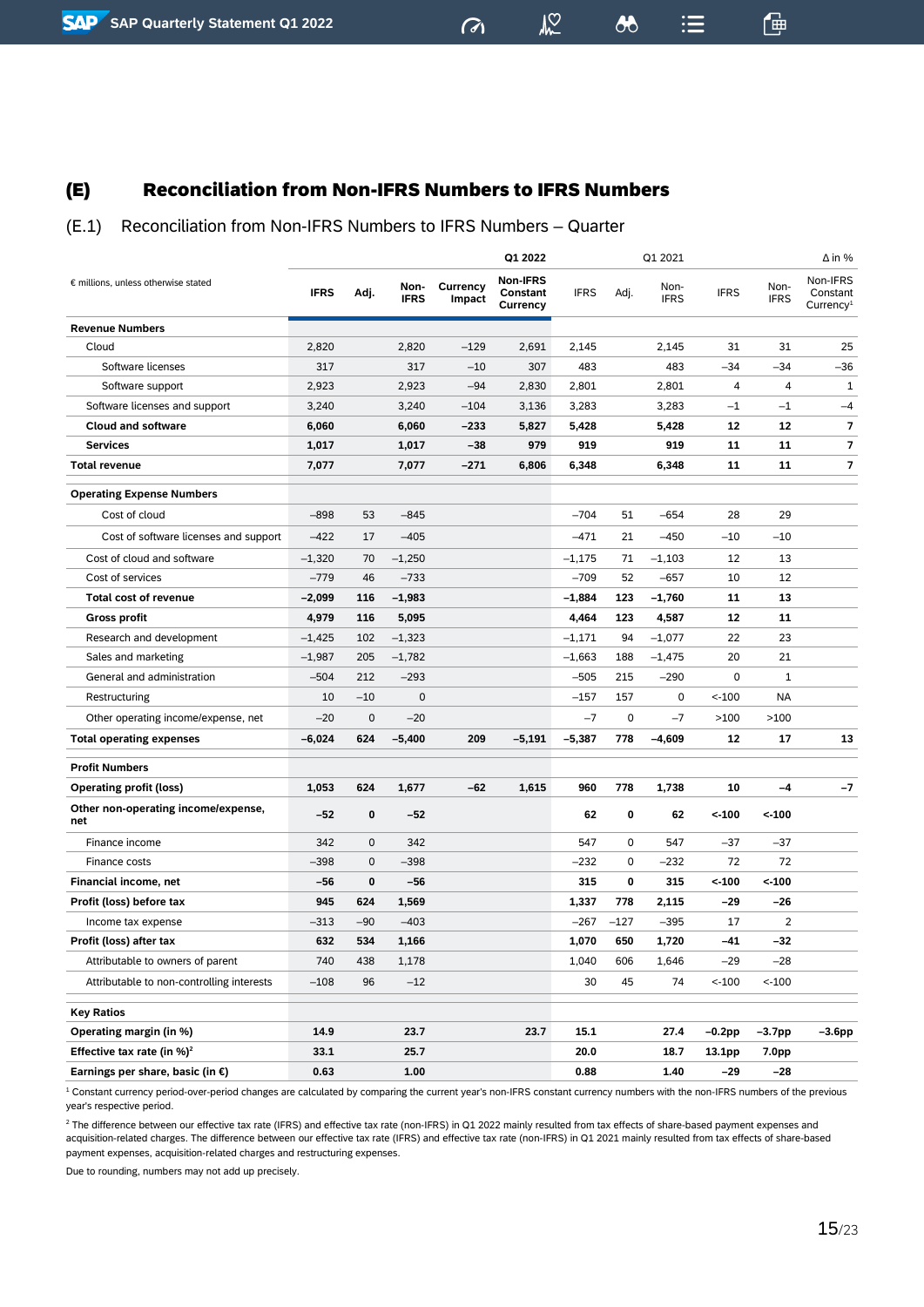# <span id="page-15-0"></span>(F) Non-IFRS Adjustments – Actuals and Estimates

| $\epsilon$ millions                         | <b>Estimated Amounts for</b><br>Full Year 2022 | Q1 2022 | Q1 2021 |
|---------------------------------------------|------------------------------------------------|---------|---------|
| <b>Operating profit (loss) (IFRS)</b>       |                                                | 1,053   | 960     |
| Adjustment for acquisition-related charges  | 580-680                                        | 164     | 149     |
| Adjustment for share-based payment expenses | 2,500-2,800                                    | 471     | 472     |
| Adjustment for restructuring                | $80 - 100$                                     | $-10$   | 157     |
| <b>Operating expense adjustments</b>        |                                                | 624     | 778     |
| <b>Operating profit (loss) (non-IFRS)</b>   |                                                | 1,677   | 1,738   |
|                                             |                                                |         |         |

 $\sigma$ 

 $M<sup>o</sup>$ 

 $\boldsymbol{\omega}$ 

 $\mathrel{\mathop:}=$ 

一

Due to rounding, numbers may not add up precisely.

# <span id="page-15-1"></span>(G) Non-IFRS Adjustments by Functional Areas

|                                          |             |                                |                  |                    | Q1 2022     |             |                         |                  |                    | Q1 2021  |
|------------------------------------------|-------------|--------------------------------|------------------|--------------------|-------------|-------------|-------------------------|------------------|--------------------|----------|
| $\epsilon$ millions                      | <b>IFRS</b> | <b>Acquisition-</b><br>Related | SBP <sup>1</sup> | Restruc-<br>turing | Non-IFRS    | <b>IFRS</b> | Acquisition-<br>Related | SBP <sup>1</sup> | Restruc-<br>turing | Non-IFRS |
| Cost of cloud                            | $-898$      | 42                             | 11               | 0                  | $-845$      | $-704$      | 39                      | 11               | 0                  | $-654$   |
| Cost of software licenses and<br>support | $-422$      | 8                              | 9                | $\mathbf 0$        | $-405$      | $-471$      | 8                       | 13               | 0                  | $-450$   |
| Cost of services                         | $-779$      | 5                              | 41               | $\mathbf 0$        | $-733$      | $-709$      | 5                       | 47               | 0                  | $-657$   |
| Research and development                 | $-1,425$    | 2                              | 100              | 0                  | $-1,323$    | $-1,171$    | 2                       | 92               | 0                  | $-1,077$ |
| Sales and marketing                      | $-1,987$    | 101                            | 103              | $\mathbf 0$        | $-1,782$    | $-1,663$    | 90                      | 98               | 0                  | $-1,475$ |
| General and administration               | $-504$      | 6                              | 206              | 0                  | $-293$      | $-505$      | 5                       | 210              | 0                  | $-290$   |
| Restructuring                            | 10          | $\mathbf 0$                    | $\mathbf 0$      | $-10$              | $\mathbf 0$ | $-157$      | 0                       | 0                | 157                | 0        |
| Other operating income/expense,<br>net   | $-20$       | $\mathbf 0$                    | $\mathbf 0$      | $\mathbf 0$        | $-20$       | $-7$        | $\mathbf 0$             | 0                | 0                  | $-7$     |
| <b>Total operating expenses</b>          | $-6,024$    | 164                            | 471              | $-10$              | $-5,400$    | $-5,387$    | 149                     | 472              | 157                | $-4,609$ |

<sup>1</sup> Share-based Payments

Due to rounding, numbers may not add up precisely.

### If not presented in a separate line item in our income statement, the restructuring expenses would break down as follows:

| $\epsilon$ millions                   | Q1 2022 | Q1 2021 |
|---------------------------------------|---------|---------|
| Cost of cloud                         | 17      | $-130$  |
| Cost of software licenses and support | $-1$    | $-3$    |
| Cost of services                      | $-2$    | $-14$   |
| Research and development              | $-3$    | $-9$    |
| Sales and marketing                   | н.      | $-2$    |
| General and administration            | 0       | -1      |
| <b>Restructuring expenses</b>         | 10      | $-157$  |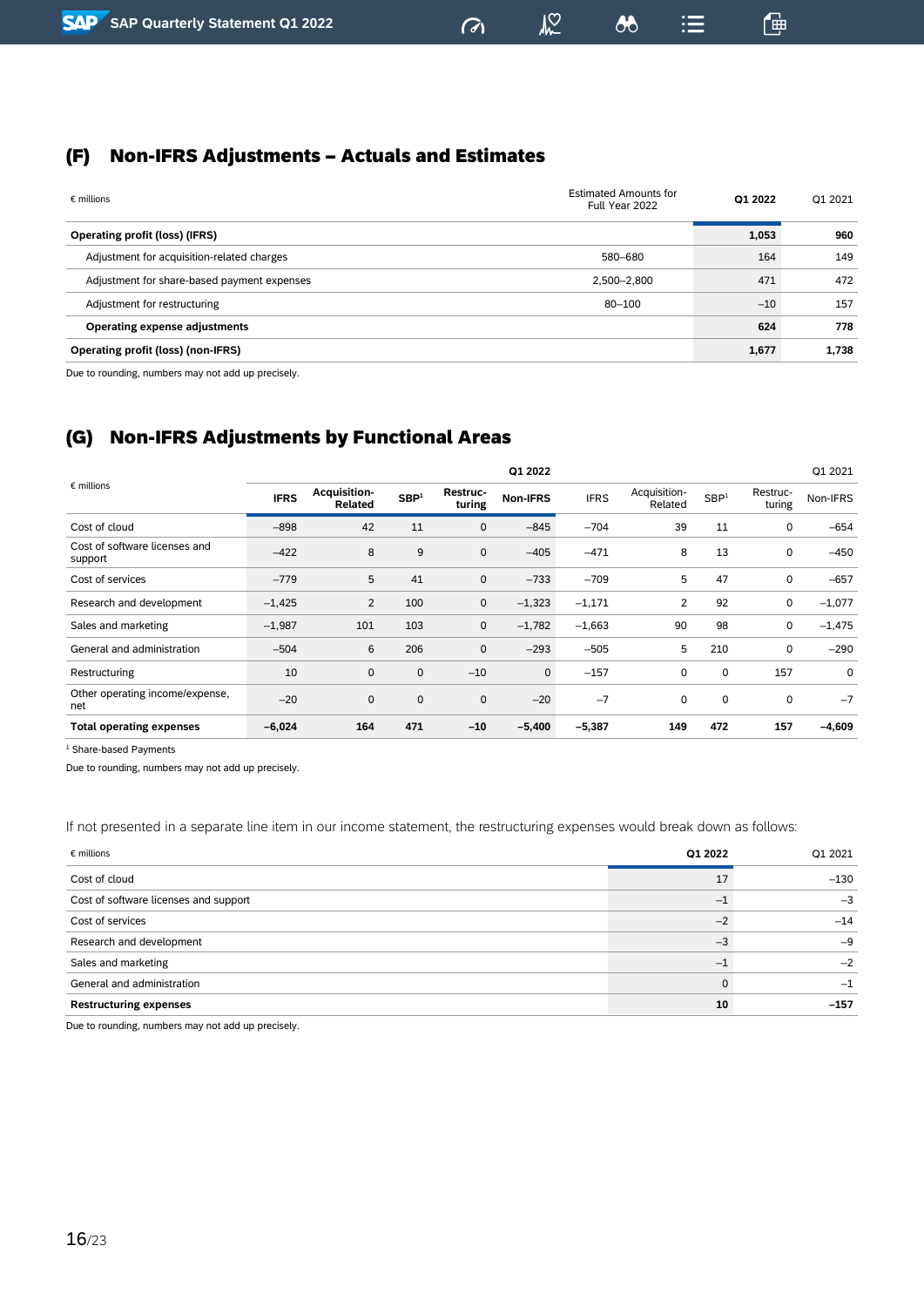$\sqrt{2}$ 

 $:=$ 

一曲

# <span id="page-16-0"></span>Disaggregations

# <span id="page-16-1"></span>(H) Segment Reporting

### (H.1) Segment Policies and Segment Changes

SAP has two reportable segments: the Applications, Technology & Services segment and the Qualtrics segment.

In the first quarter 2022, the following changes to the composition of our operating segments occurred:

– SAP acquired Taulia, a leading provider of working capital management solutions. This acquisition led to a new operating segment, however due to its size Taulia is not a reportable segment.

– In the beginning of 2022, the Services segment was dissolved and integrated into the former Applications, Technology & Support segment which was therefore re-named to Applications, Technology & Services. The segment information for comparative prior periods were restated to conform with the new segment composition.

Our non-reportable Business Process Intelligence segment was renamed into SAP Signavio segment in the first quarter of 2022. There were no changes to the composition of this segment.

For a more detailed description of SAP's segment reporting, see Note (C.1) "Results of Segments" of our Integrated Report 2021.

# (H.2) Segment Reporting – Quarter

### **Applications, Technology & Services**

| € millions, unless otherwise stated   |                           | Q1 2022                     | Q1 2021            | $\Delta$ in %      | $\Delta$ in %        |
|---------------------------------------|---------------------------|-----------------------------|--------------------|--------------------|----------------------|
| (non-IFRS)                            | <b>Actual</b><br>Currency | <b>Constant</b><br>Currency | Actual<br>Currency | Actual<br>Currency | Constant<br>Currency |
| Cloud                                 | 2,495                     | 2,385                       | 1,952              | 28                 | 22                   |
| Software licenses                     | 315                       | 305                         | 482                | $-35$              | $-37$                |
| Software support                      | 2,923                     | 2,829                       | 2,800              | 4                  | 1                    |
| Software licenses and support         | 3,238                     | 3,134                       | 3,283              | $-1$               | $-5$                 |
| Cloud and software                    | 5,732                     | 5,519                       | 5,234              | 10                 | 5                    |
| Services                              | 963                       | 928                         | 872                | 10                 | 6                    |
| <b>Total segment revenue</b>          | 6,695                     | 6,447                       | 6,106              | 10                 | 6                    |
| Cost of cloud                         | $-804$                    | $-765$                      | $-630$             | 28                 | 21                   |
| Cost of software licenses and support | $-407$                    | $-392$                      | $-422$             | $-3$               | $-7$                 |
| Cost of cloud and software            | $-1,211$                  | $-1,158$                    | $-1,052$           | 15                 | 10                   |
| Cost of services                      | $-678$                    | $-656$                      | $-606$             | 12                 | 8                    |
| <b>Total cost of revenue</b>          | $-1,889$                  | $-1,814$                    | $-1,658$           | 14                 | 9                    |
| Segment gross profit                  | 4,806                     | 4,633                       | 4,448              | 8                  | 4                    |
| Other segment expenses                | $-2,638$                  | $-2,550$                    | $-2,197$           | 20                 | 16                   |
| <b>Segment profit (loss)</b>          | 2,168                     | 2,083                       | 2,251              | $-4$               | $-7$                 |
| <b>Margins</b>                        |                           |                             |                    |                    |                      |
| Cloud gross margin (in %)             | 67.8                      | 67.9                        | 67.7               | 0.1 <sub>pp</sub>  | 0.2 <sub>pp</sub>    |
| Segment gross margin (in %)           | 71.8                      | 71.9                        | 72.8               | $-1.1$ pp          | $-1.0$ pp            |
| Segment margin (in %)                 | 32.4                      | 32.3                        | 36.9               | $-4.5$ pp          | $-4.6$ pp            |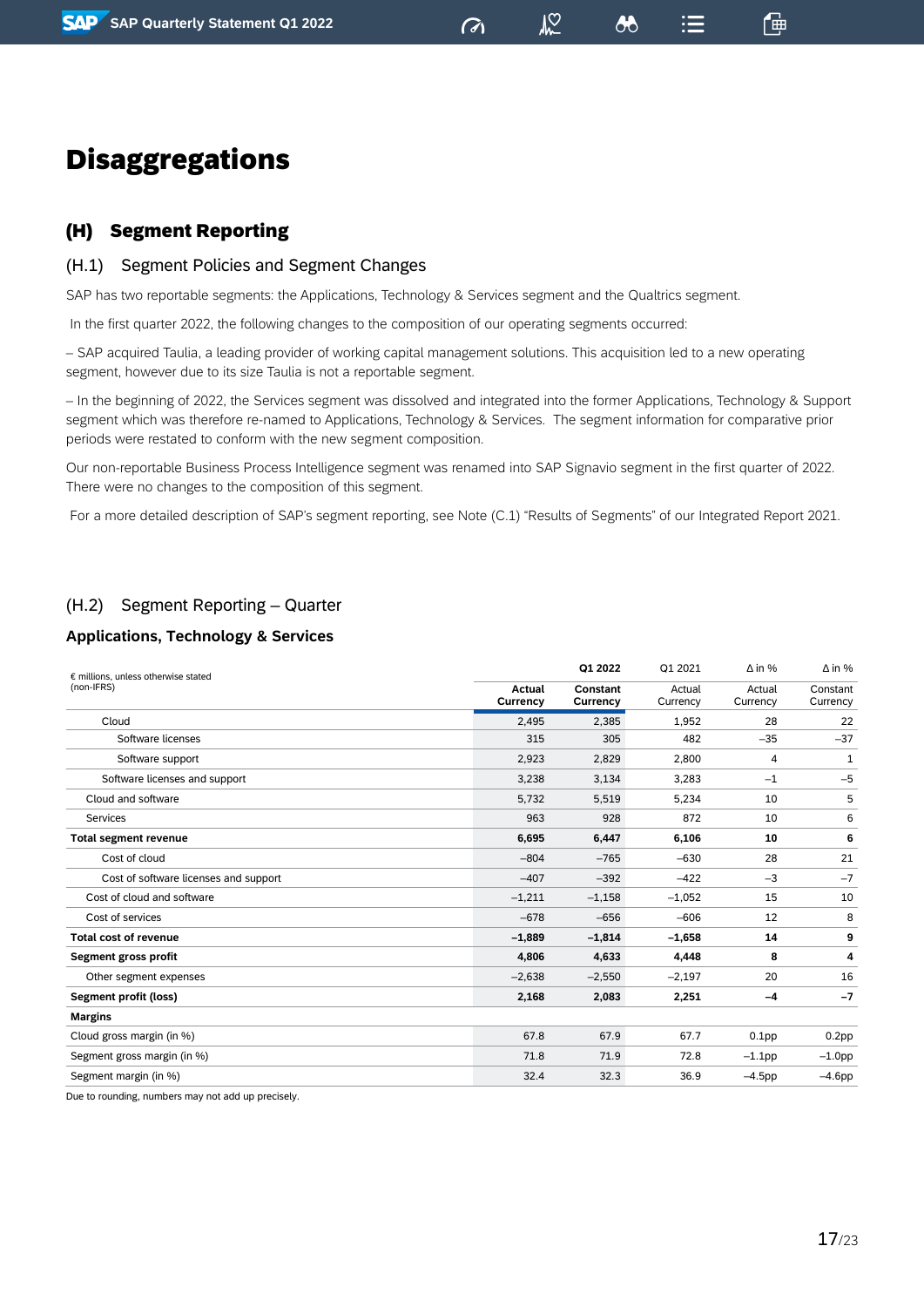$\omega$ 

 $\lambda$ 

 $\sqrt{2}$ 

 $\mathrel{\mathop:}=$ 

 $\mathbb{G}$ 

### **Qualtrics**

| € millions, unless otherwise stated |                    | Q1 2022              | Q1 2021            | $\Delta$ in %      | $\Delta$ in %        |
|-------------------------------------|--------------------|----------------------|--------------------|--------------------|----------------------|
| (non-IFRS)                          | Actual<br>Currency | Constant<br>Currency | Actual<br>Currency | Actual<br>Currency | Constant<br>Currency |
| Cloud                               | 269                | 252                  | 159                | 69                 | 58                   |
| Cloud and software                  | 269                | 252                  | 159                | 69                 | 58                   |
| Services                            | 50                 | 47                   | 43                 | 18                 | 10                   |
| <b>Total segment revenue</b>        | 320                | 299                  | 202                | 58                 | 48                   |
| Cost of cloud                       | $-28$              | $-26$                | $-12$              | >100               | >100                 |
| Cost of cloud and software          | $-28$              | $-26$                | $-12$              | >100               | >100                 |
| Cost of services                    | $-40$              | $-37$                | $-29$              | 37                 | 29                   |
| <b>Total cost of revenue</b>        | $-68$              | $-64$                | $-41$              | 64                 | 54                   |
| Segment gross profit                | 252                | 235                  | 161                | 57                 | 46                   |
| Other segment expenses              | $-242$             | $-224$               | $-148$             | 64                 | 51                   |
| Segment profit (loss)               | 10                 | 11                   | 13                 | $-22$              | $-12$                |
| <b>Margins</b>                      |                    |                      |                    |                    |                      |
| Cloud gross margin (in %)           | 89.6               | 89.5                 | 92.2               | $-2.6$ pp          | $-2.7$ pp            |
| Segment gross margin (in %)         | 78.9               | 78.7                 | 79.5               | $-0.7$ pp          | $-0.9$ pp            |
| Segment margin (in %)               | 3.1                | 3.7                  | 6.2                | $-3.2$ pp          | $-2.5$ pp            |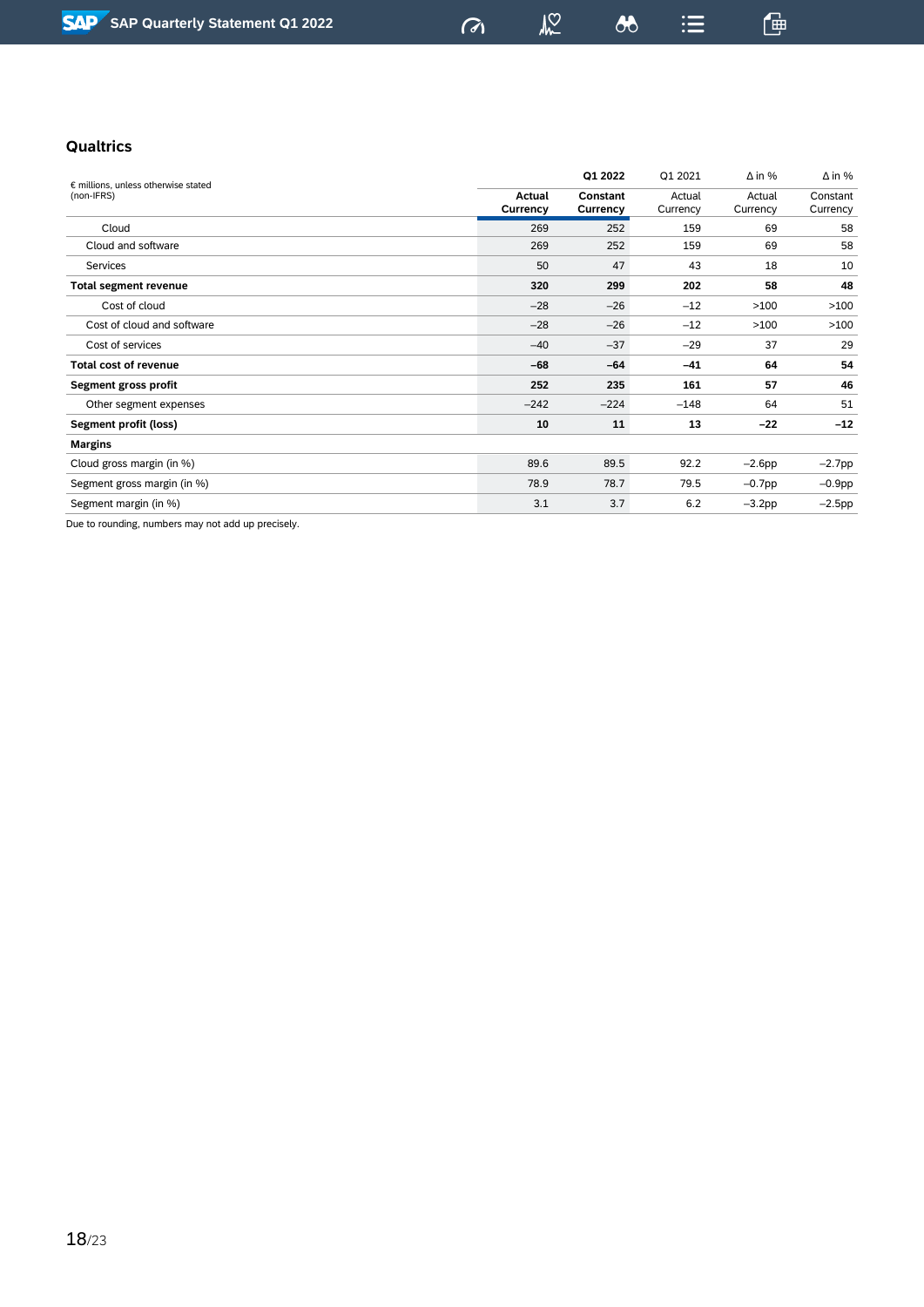# <span id="page-18-0"></span>(I) Reconciliation of Cloud Revenues and Margins

### (I.1) Reconciliation of Cloud Revenues and Margins – Quarter

|                                                  |                   |             |                     | Q1 2022            |                                         | Q1 2021     |                     |                   | $\Delta$ in %       |                                               |
|--------------------------------------------------|-------------------|-------------|---------------------|--------------------|-----------------------------------------|-------------|---------------------|-------------------|---------------------|-----------------------------------------------|
| € millions, unless otherwise stated              |                   | <b>IFRS</b> | Non-<br><b>IFRS</b> | Currency<br>Impact | <b>Non-IFRS</b><br>Constant<br>Currency | <b>IFRS</b> | Non-<br><b>IFRS</b> | <b>IFRS</b>       | Non-<br><b>IFRS</b> | Non-IFRS<br>Constant<br>Currency <sup>3</sup> |
|                                                  | Intelligent Spend | 808         | 808                 | $-43$              | 765                                     | 658         | 658                 | 23                | 23                  | 16                                            |
| Cloud revenue - SaaS/PaaS $1$                    | Other             | 1,776       | 1,776               | $-76$              | 1,700                                   | 1,273       | 1,273               | 40                | 40                  | 34                                            |
|                                                  | Total             | 2,585       | 2,585               | $-120$             | 2,465                                   | 1,931       | 1,931               | 34                | 34                  | 28                                            |
| Cloud revenue $-$ laaS <sup>2</sup>              |                   | 235         | 235                 | $-9$               | 226                                     | 214         | 214                 | 10                | 10                  | 5                                             |
| Cloud revenue                                    |                   | 2,820       | 2,820               | $-129$             | 2,691                                   | 2,145       | 2,145               | 31                | 31                  | 25                                            |
|                                                  | Intelligent Spend | 80.7        | 80.7                |                    | 80.6                                    | 78.1        | 78.3                | 2.5 <sub>pp</sub> | 2.4 <sub>pp</sub>   | 2.2 <sub>pp</sub>                             |
| Cloud gross margin -<br>SaaS/PaaS $1$ (in $\%$ ) | Other             | 67.9        | 70.7                |                    | 70.6                                    | 67.3        | 71.0                | 0.6 <sub>pp</sub> | $-0.3$ pp           | $-0.4$ pp                                     |
|                                                  | Total             | 71.9        | 73.9                |                    | 73.7                                    | 71.0        | 73.5                | 0.9 <sub>pp</sub> | 0.3 <sub>pp</sub>   | 0.2pp                                         |
| Cloud gross margin - laaS <sup>2</sup><br>(in %) |                   | 26.9        | 27.6                |                    | 29.6                                    | 32.5        | 33.3                | $-5.6$ pp         | $-5.7$ pp           | $-3.8$ pp                                     |
| Cloud gross margin (in %)                        |                   | 68.2        | 70.0                |                    | 70.0                                    | 67.2        | 69.5                | 1.0 <sub>pp</sub> | 0.5 <sub>pp</sub>   | 0.5 <sub>pp</sub>                             |

 $M<sup>2</sup>$ 

 $\boldsymbol{\omega}$ 

 $\mathrel{\mathop:}=$ 

 $\sigma$ 

一

<sup>1</sup> Software as a Service/Platform as a Service

2 Infrastructure as a Service

<sup>3</sup> Constant currency period-over-period changes are calculated by comparing the current year's non-IFRS constant currency numbers with the non-IFRS numbers of the previous year's respective period.

As of Q1 2022, the allocation of cloud revenues and -expenses to cloud service models has been aligned to internal reporting structures. Presented 2021 comparable periods have been updated accordingly.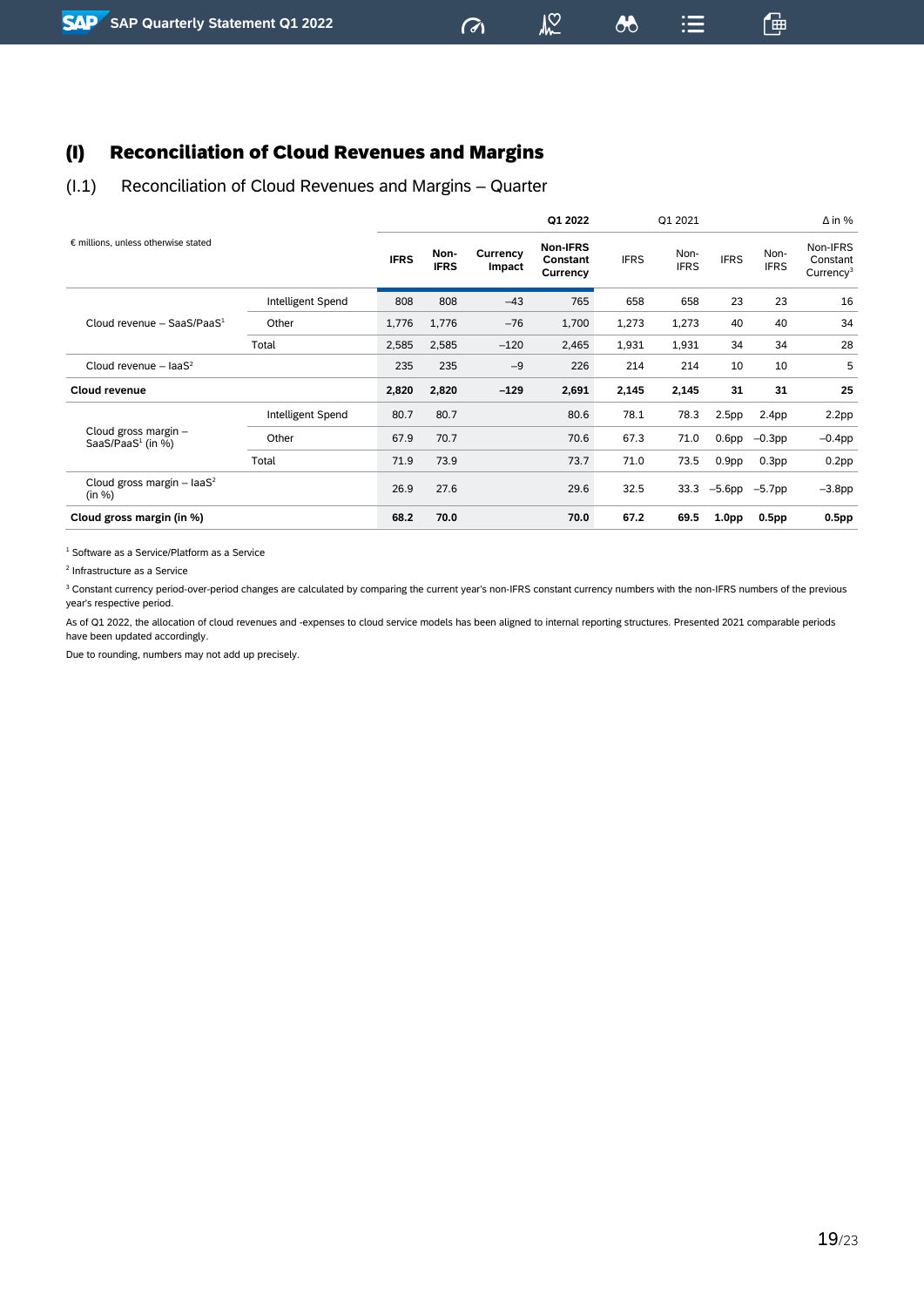# <span id="page-19-0"></span>(J) Revenue by Region (IFRS and Non-IFRS)

# (J.1) Revenue by Region (IFRS and Non-IFRS) – Quarter

|                                             |             |          |                    | Q1 2022                                 |             | Q1 2021  |             |          | $\Delta$ in %                                 |
|---------------------------------------------|-------------|----------|--------------------|-----------------------------------------|-------------|----------|-------------|----------|-----------------------------------------------|
| $\epsilon$ millions                         | <b>IFRS</b> | Non-IFRS | Currency<br>Impact | <b>Non-IFRS</b><br>Constant<br>Currency | <b>IFRS</b> | Non-IFRS | <b>IFRS</b> | Non-IFRS | Non-IFRS<br>Constant<br>Currency <sup>1</sup> |
| <b>Cloud Revenue by Region</b>              |             |          |                    |                                         |             |          |             |          |                                               |
| <b>EMEA</b>                                 | 982         | 982      | $-22$              | 960                                     | 745         | 745      | 32          | 32       | 29                                            |
| Americas                                    | 1,480       | 1,480    | $-100$             | 1,380                                   | 1,114       | 1,114    | 33          | 33       | 24                                            |
| APJ                                         | 358         | 358      | $-7$               | 351                                     | 286         | 286      | 25          | 25       | 23                                            |
| Cloud revenue                               | 2,820       | 2,820    | $-129$             | 2,691                                   | 2,145       | 2,145    | 31          | 31       | 25                                            |
| <b>Cloud and Software Revenue by Region</b> |             |          |                    |                                         |             |          |             |          |                                               |
| <b>EMEA</b>                                 | 2,627       | 2,627    | $-38$              | 2,589                                   | 2,433       | 2,433    | 8           | 8        | 6                                             |
| Americas                                    | 2,511       | 2,511    | $-174$             | 2,338                                   | 2,118       | 2,118    | 19          | 19       | 10                                            |
| APJ                                         | 922         | 922      | $-21$              | 900                                     | 877         | 877      | 5           | 5        | 3                                             |
| <b>Cloud and software</b><br>revenue        | 6,060       | 6,060    | $-233$             | 5,827                                   | 5,428       | 5,428    | 12          | 12       | $\overline{7}$                                |
| <b>Total Revenue by Region</b>              |             |          |                    |                                         |             |          |             |          |                                               |
| Germany                                     | 1,061       | 1,061    | $-1$               | 1,059                                   | 951         | 951      | 12          | 12       | 11                                            |
| Rest of EMEA                                | 2,004       | 2,004    | $-42$              | 1,962                                   | 1,884       | 1,884    | 6           | 6        | 4                                             |
| <b>Total EMEA</b>                           | 3,065       | 3,065    | $-43$              | 3,022                                   | 2,835       | 2,835    | 8           | 8        | $\overline{7}$                                |
| <b>United States</b>                        | 2,409       | 2,409    | $-161$             | 2,248                                   | 2,035       | 2,035    | 18          | 18       | 10                                            |
| <b>Rest of Americas</b>                     | 550         | 550      | $-43$              | 507                                     | 486         | 486      | 13          | 13       | 4                                             |
| <b>Total Americas</b>                       | 2,959       | 2,959    | $-204$             | 2,755                                   | 2,521       | 2,521    | 17          | 17       | 9                                             |
| Japan                                       | 311         | 311      | 6                  | 317                                     | 322         | 322      | $-3$        | $-3$     | $-1$                                          |
| Rest of APJ                                 | 743         | 743      | $-30$              | 713                                     | 670         | 670      | 11          | 11       | 6                                             |
| <b>Total APJ</b>                            | 1,053       | 1,053    | $-24$              | 1,029                                   | 992         | 992      | 6           | 6        | 4                                             |
| <b>Total revenue</b>                        | 7,077       | 7,077    | $-271$             | 6,806                                   | 6,348       | 6,348    | 11          | 11       | 7                                             |

 $\sqrt{2}$ 

 $\sigma$ 

 $\boldsymbol{\kappa}$ 

 $\equiv$ 

通

<sup>1)</sup> Constant currency period-over-period changes are calculated by comparing the current year's non-IFRS constant currency numbers with the non-IFRS numbers of the previous year's respective period.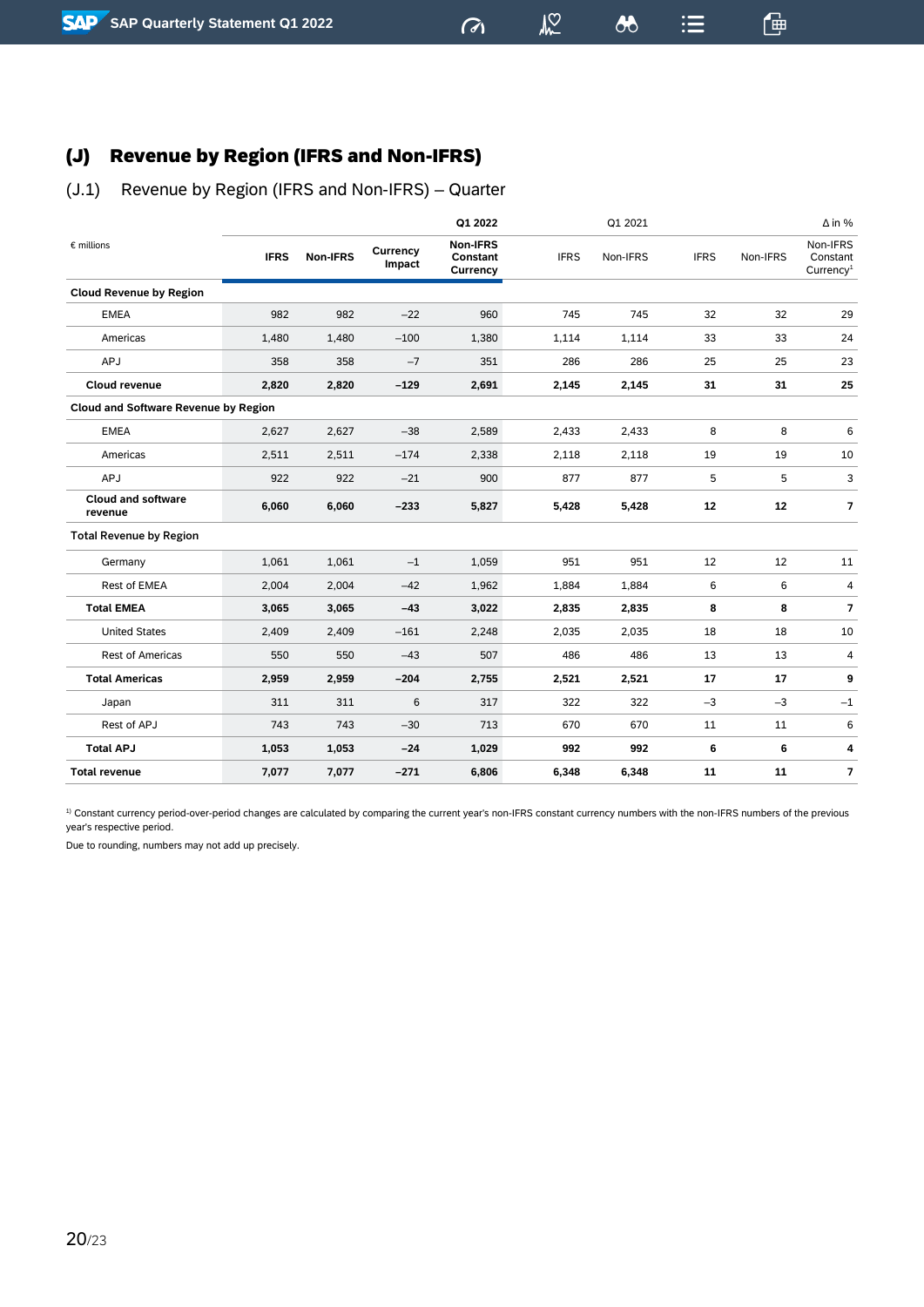# <span id="page-20-0"></span>(K) Employees by Region and Functional Areas

| <b>Full-time equivalents</b>          |             |                 |            | 3/31/2022    |             |          |            | 3/31/2021 |
|---------------------------------------|-------------|-----------------|------------|--------------|-------------|----------|------------|-----------|
|                                       | <b>EMEA</b> | <b>Americas</b> | <b>APJ</b> | <b>Total</b> | <b>EMEA</b> | Americas | <b>APJ</b> | Total     |
| Cloud and software                    | 6,029       | 4,634           | 5,172      | 15,835       | 5,896       | 4,486    | 5,089      | 15,471    |
| <b>Services</b>                       | 8,369       | 5,710           | 5,948      | 20,027       | 8,468       | 5,863    | 6,079      | 20,410    |
| Research and development              | 15,693      | 6,534           | 10,651     | 32,878       | 14,073      | 6,103    | 9,944      | 30,120    |
| Sales and marketing                   | 11,665      | 11,968          | 5,621      | 29,254       | 10,404      | 10,450   | 4,924      | 25,779    |
| General and administration            | 3,386       | 2,206           | 1,246      | 6,837        | 3,407       | 2,188    | 1,243      | 6,838     |
| Infrastructure                        | 2,706       | 1,401           | 860        | 4,966        | 2,501       | 1,258    | 766        | 4,524     |
| <b>SAP Group (12/31)</b>              | 47,848      | 32,453          | 29,497     | 109,798      | 44,749      | 30,348   | 28,045     | 103,142   |
| Thereof acquisitions $1$              | 173         | 214             | 8          | 395          | 359         | 41       | 26         | 426       |
| SAP Group (three months' end average) | 47,389      | 32,152          | 29,324     | 108,864      | 44,389      | 30,295   | 28,007     | 102,691   |

 $\omega$ 

 $\sqrt{2}$ 

 $\infty$ 

 $\equiv$ 

 $\mathbb{G}$ 

<sup>1</sup> Acquisitions closed between January 1 and March 31 of the respective year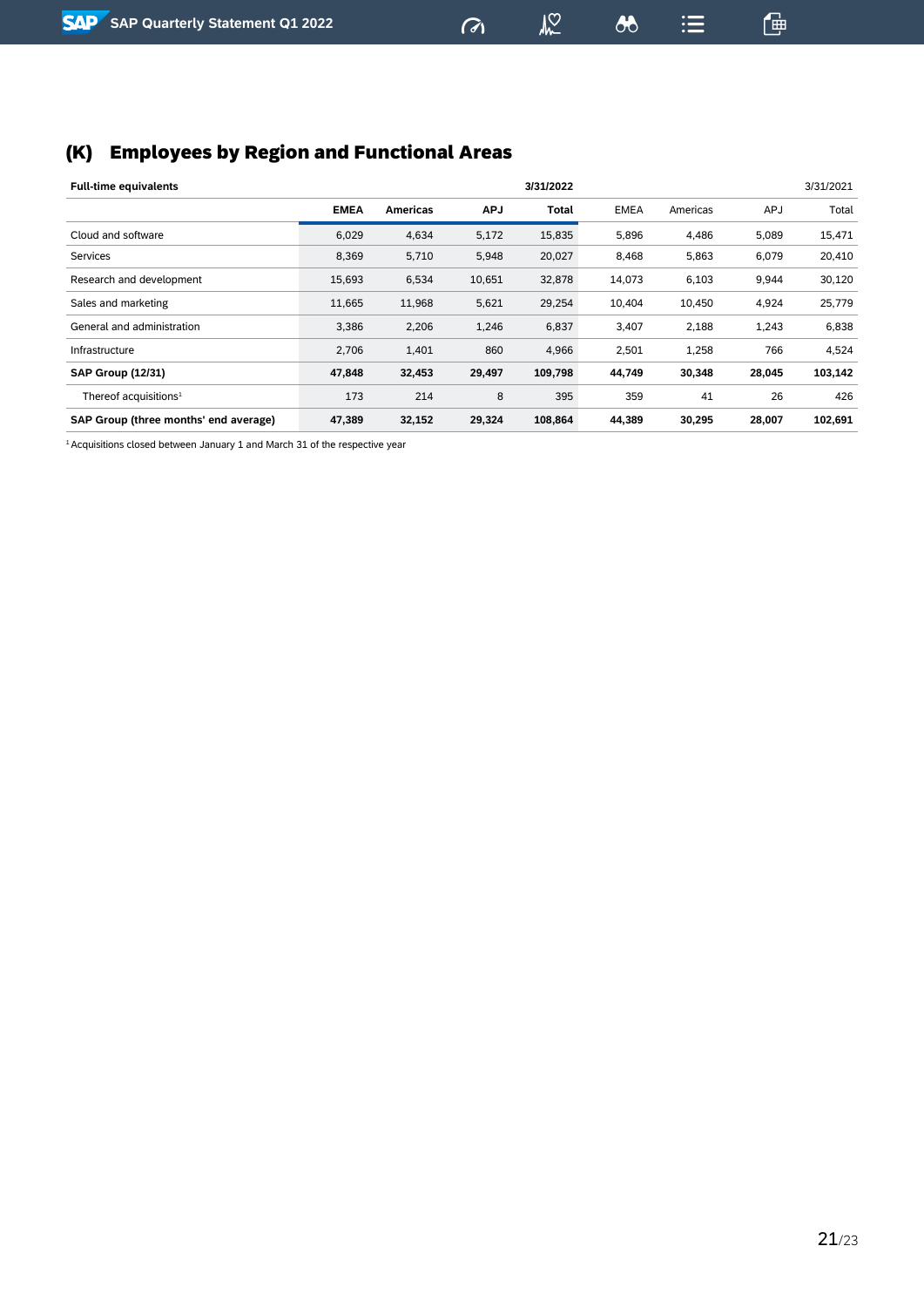$\sqrt{2}$ 

8

一曲

# <span id="page-21-0"></span>Other Disclosures

# <span id="page-21-1"></span>(L) Financial Income, Net

In the first quarter of 2022, finance income mainly consisted of gains from disposals and fair value adjustments of equity securities totaling €317 million (Q1/2021: €530 million).

In the first quarter of 2022, finance costs were primarily impacted by losses from disposals and fair value adjustments of equity securities amounting to €318 million (Q1/2021: €161 million).

# <span id="page-21-2"></span>(M) Business Combinations

### **Taulia**

On January 27, 2022, SAP announced its intent to acquire a majority stake of Taulia, a leading provider of working capital management solutions. The acquisition closed in March 2022, following satisfaction of customary closing conditions and regulatory approvals. The acquisition is expected to further expand SAP's business network capabilities and strengthen SAP's solutions for the CFO office. Consideration transferred amounted to approx. €0.7 billion. As a result of the preliminary purchase price allocation, mainly goodwill of approximately €0.5 billion and intangible assets of €0.2 billion have been recorded.

As the Taulia acquisition closed only shortly before March 31, 2022, we are still in the process of identifying and measuring the Taulia opening balance sheet assets and liabilities. Thus, the accounting for the Taulia acquisition is incomplete. This relates primarily to intangible assets and tax assets and liabilities but also to the accounting for the supply chain financing transactions offered by Taulia. The supply chain financing related assets and liabilities are included in SAP's consolidated "Trade and other receivables" as well as current "Financial liabilities" (March 31, 2022: approximately €2.6 billion each). In general, the funds received by Taulia from the banks participating in the financing transactions as investors are classified as "financing cash flow," and the cash routed through Taulia upon settlement of the receivables subject to supply chain financing on the maturity date are classified as "investing cash flow".

# <span id="page-21-3"></span>(N) Share Buyback

In the first three months of 2022, we acquired 5.7 million treasury shares totaling €581 million. We intend to complete the share buyback program of up to €1.0 billion in 2022.

# <span id="page-21-4"></span>(O) Share Based Payments

Starting in 2022, most of the granted share units under the Move SAP plan will vest after a waiting period of six months and ratably thereafter for ten quarters. Under our previous policy, we serviced obligations arising from the plan with cash payments, but we have since decided to settle future share units predominantly in shares.

In the first three months of 2022, we granted 14.8 million (Q1/2021: 9.6 million) share units. This includes 13.9 million (Q1/2021: 0) share units which we intend to settle in shares. The dilutive effect of outstanding equity-settled share units is reflected in the calculation of earnings per share, diluted.

Obligations from outstanding share units granted before 2022 under the Move SAP plan will continue to be settled in cash and the settlement methods of SAP's other plans remain unchanged.

Under the Own SAP plan, employees can purchase, on a monthly basis, SAP shares without any required holding period. As part of SAP's 50th anniversary celebration SAP's contribution was doubled from 40% to 80% from January to March 2022. The number of shares purchased by our employees under this plan was 2.2 million in the first three months of 2022 (Q1/2021: 1.5 million).

### <span id="page-21-5"></span>(P) Income Tax Related Litigation

We are subject to ongoing tax audits by domestic and foreign tax authorities. Currently, we are in dispute mainly with the German and only a few foreign tax authorities. The German dispute is in respect of certain secured capital investments, while the few foreign disputes are in respect of the deductibility of intercompany royalty payments and intercompany